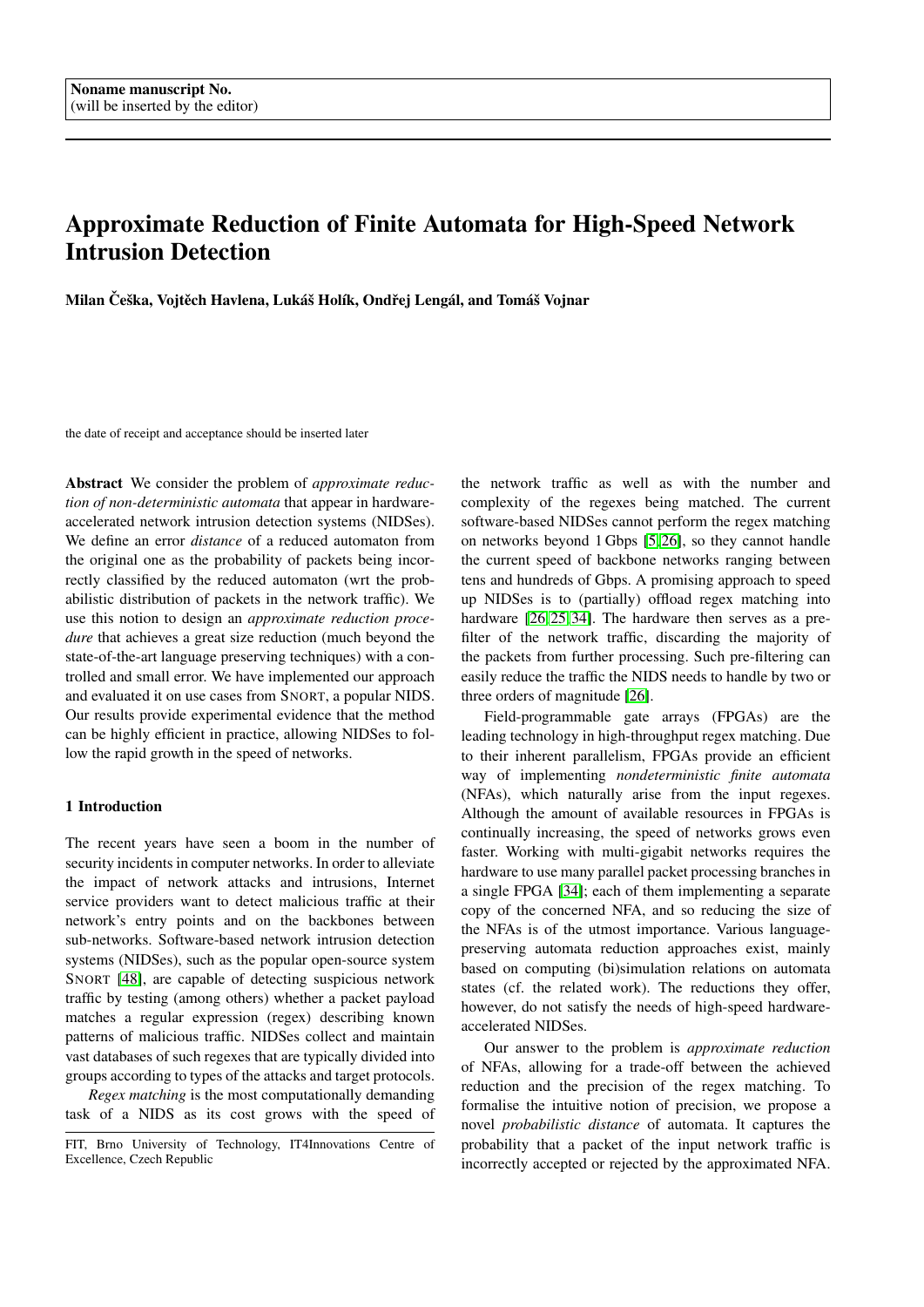The distance assumes a *probabilistic model* of the network traffic (we show later how such a model can be obtained).

Having formalised the notion of precision, we specify the target of our reductions as two variants of an optimization problem: (1) minimizing the NFA size given the maximum allowed error (distance from the original), or (2) minimizing the error given the maximum allowed NFA size. Finding such optimal approximations is, however, computationally hard (PSPACE-complete, the same as precise NFA minimization).

Consequently, we sacrifice the optimality and, motivated by the typical structure of NFAs that emerge from a set of regexes used by NIDSes (a union of many long "tentacles" with occasional small strongly-connected components), we limit the space of possible reductions by restricting the set of operations they can apply to the original automaton. Namely, we consider two reduction operations: (i) collapsing the future of a state into a *self-loop* (this reduction over-approximates the language), or (ii) *removing states* (such a reduction is under-approximating).

The problem of identifying the optimal sets of states on which these operations should be applied is still PSPACEcomplete. The restricted problem is, however, more amenable to an approximation by a *greedy algorithm*. The algorithm applies the reductions state-by-state in an order determined by a precomputed *error labelling* of the states. The process is stopped once the given optimization goal in terms of the size or error is reached. The labelling is based on the probability of packets that may be accepted through a given state and hence over-approximates the error that may be caused by applying the reduction at a given state. As our experiments show, this approach can give us high-quality reductions while ensuring formal error bounds.

Finally, it turns out that even the pre-computation of the error labelling of the states is costly (again PSPACE-complete). Therefore, we propose several ways to cheaply overapproximate it such that the strong error bound guarantees are still preserved. In particular, we are able to exploit the typical structure of the "union of tentacles" of the hardware NFA in an algorithm that is exponential in the size of the largest "tentacle" only, which gives us a method that is indeed much faster in practice.

We have implemented our approach and evaluated it on regexes used to classify malicious traffic in SNORT. We obtain quite encouraging experimental results demonstrating that our approach provides a much better reduction than language-preserving techniques with an almost negligible error. In particular, our experiments, going down to the level of an actual implementation of NFAs in FPGAs, confirm that we can squeeze into an up-todate FPGA chip real-life regexes encoding malicious traffic, allowing them to be used with a negligible error for filtering at speeds of 100 Gbps (and even 400 Gbps). This is far

beyond what one can achieve with current exact reduction approaches.

This paper is an extended version of the paper that appeared in the proceedings of TACAS'18 [\[51\]](#page-15-4), containing complete proofs of the presented lemmas and theorems.

*Related Work* Hardware acceleration for regex matching at the line rate is an intensively studied technology that uses general-purpose hardware [\[28,](#page-15-5) [47,](#page-15-6) [29,](#page-15-7) [3,](#page-14-1) [4,](#page-14-2) [27,](#page-15-8) [53,](#page-15-9) [30,](#page-15-10) [31\]](#page-15-11) as well as FPGAs [\[37,](#page-15-12) [8,](#page-14-3) [12,](#page-14-4) [23,](#page-14-5) [45,](#page-15-13) [43,](#page-15-14) [26,](#page-15-1) [25,](#page-15-2) [34\]](#page-15-3). Most of the works focus on DFA implementation and optimization techniques. NFAs can be exponentially smaller than DFAs but need, in the worst case,  $\mathcal{O}(n)$  memory accesses to process each byte of the payload where  $n$  is the number of states. In most cases, this incurs an unacceptable slowdown. Several works alleviate this disadvantage of NFAs by exploiting reconfigurability and fine-grained parallelism of FPGAs, allowing one to process one character per clock cycle (e.g. [\[37,](#page-15-12) [8,](#page-14-3) [45,](#page-15-13) [43,](#page-15-14) [26,](#page-15-1) [25,](#page-15-2) [34\]](#page-15-3)).

In [\[31\]](#page-15-11), which is probably the closest work to ours, the authors consider a set of regexes describing network attacks. They replace a potentially prohibitively large DFA by a tree of smaller DFAs, an alternative to using NFAs that minimizes the latency occurring in a non-FPGA-based implementation. The language of every DFA-node in the tree over-approximates the languages of its children. Packets are filtered through the tree from the root downwards until they belong to the language of the encountered nodes, and may be finally accepted at the leaves, or are rejected otherwise. The over-approximating DFAs are constructed using a similar notion of probability of an occurrence of a state as in our approach. The main differences from our work are that (1) the approach targets approximation of DFAs (not NFAs), (2) the over-approximation is based on a given traffic sample only (it cannot benefit from a probabilistic model), and (3) no probabilistic guarantees on the approximation error are provided.

Approximation of DFAs was considered in various other contexts. Hyper-minimization is an approach that is allowed to alter language membership of a finite set of words [\[33,](#page-15-15) [19\]](#page-14-6). A DFA with a given maximum number of states is constructed in [\[18\]](#page-14-7), minimizing the error defined either by (i) counting prefixes of misjudged words up to some length, or (ii) the sum of the probabilities of the misjudged words wrt the Poisson distribution over Σ<sup>∗</sup> . Neither of these approaches considers reduction of NFAs nor allows to control the expected error with respect to the real traffic.

In addition to the metrics mentioned above when discussing the works [\[18,](#page-14-7) [33,](#page-15-15) [19\]](#page-14-6), the following metrics should also be mentioned. The Cesaro-Jaccard distance studied in [\[42\]](#page-15-16) is, in spirit, similar to [\[18\]](#page-14-7) and does also not reflect the probability of individual words. The edit distance of weighted automata from [\[38\]](#page-15-17) depends on the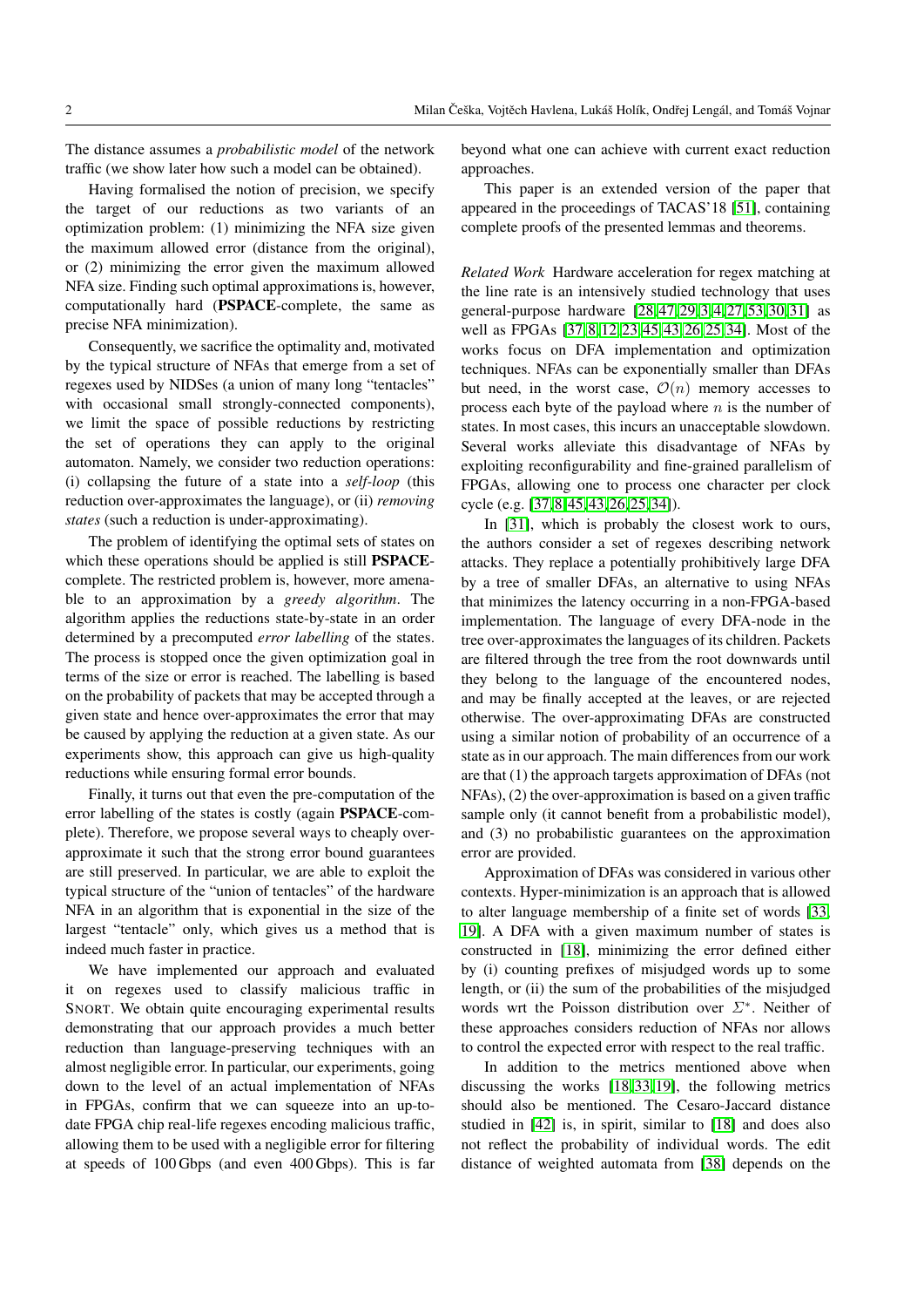minimum edit distance between pairs of words from the two compared languages, again regardless of their statistical significance. One might also consider using the error metric on a pair of automata introduced by Angluin in the setting of PAC (probably approximately correct) learning of DFAs [\[1\]](#page-14-8), where  $n$  words are sampled from a given distribution and their (non-)acceptance tested in the two automata. If the outputs of both automata agree on all  $n$  words, one can say that with confidence  $\delta$  the distance between the two automata is at most  $\epsilon$ , where  $\delta$  and  $\epsilon$  can be determined from *n*. None of these notions is suitable for our needs.

Language-preserving minimization of a given NFA is a PSPACE-complete problem [\[24,](#page-14-9) [32\]](#page-15-18). More feasible (polynomial-time) is language-preserving size reduction of NFAs based on (bi)simulations [\[22,](#page-14-10) [40,](#page-15-19) [9,](#page-14-11) [11\]](#page-14-12), which does not aim for a truly minimal NFA. A number of advanced variants exist, based on multi-pebble or lookahead simulations, or on combinations of forward and backward simulations [\[35,](#page-15-20) [16,](#page-14-13) [13\]](#page-14-14). The practical efficiency of these techniques is, however, often insufficient to allow them to handle the large NFAs that occur in practice and/or they do not manage to reduce the NFAs enough. Finally, even a minimal NFA for the given set of regexes is often too big to be implemented in the given FPGA operating on the required speed (as shown even in our experiments). Our approach is capable of a much better reduction for the price of a small change of the accepted language.

# <span id="page-2-0"></span>2 Preliminaries

We use  $\langle a, b \rangle$  to denote the set  $\{x \in \mathbb{R} \mid a \leq x \leq b\}$  and N to denote the set  $\{0, 1, 2, \ldots\}$ . Given a pair of sets  $X_1$  and  $X_2$ , we use  $X_1 \triangle X_2$  to denote their *symmetric difference*, i.e., the set  $\{x \mid \exists! i \in \{1,2\} : x \in X_i\}$ . We use the notation  $[v_1, \ldots, v_n]$  to denote a vector of n elements, 1 to denote the all 1's vector  $[1, \ldots, 1]$  (the dimension of 1 is always clear from the context), A to denote a matrix, and  $A^{\top}$  for its transpose, and  $I$  for the identity matrix.

In the following, we fix a finite non-empty alphabet  $\Sigma$ . A *nondeterministic finite automaton* (NFA) is a quadruple  $A = (Q, \delta, I, F)$  where Q is a finite set of states,  $\delta$ :  $Q \times \Sigma \rightarrow 2^Q$  is a transition function,  $I \subseteq Q$  is a set of initial states, and  $F \subseteq Q$  is a set of accepting states. We use  $Q[A], \delta[A], I[A]$ , and  $F[A]$  to denote  $Q, \delta, I$ , and F, respectively, and  $q \stackrel{a}{\rightarrow} q'$  to denote that  $q' \in \delta(q, a)$ . Often, we abuse notation and treat  $\delta$  as a subset of  $Q \times \Sigma \times 2^Q$ . A sequence of states  $\rho = q_0 \cdots q_n$  is a *run* of A over a word  $w = a_1 \cdots a_n \in \Sigma^*$  from a state q to a state q', denoted as  $q \stackrel{w, \tilde{\rho}}{\leadsto} q'$ , if  $\forall 1 \leq i \leq n : q_{i-1} \stackrel{\tilde{a}_i}{\longrightarrow} q_i, q_0 = q$ , and  $q_n = q'$ . Sometimes, we use  $\rho$  in set operations where it behaves as the set of states it contains. We also use  $q \stackrel{w}{\leadsto} q'$ to denote that  $\exists \rho \in Q^* : q \stackrel{w,\rho}{\leadsto} q'$  and  $q \leadsto q'$  to denote that  $\exists w : q \stackrel{w}{\leadsto} q'$ . The *language* of a state q is defined as

 $L_{\mathcal{A}}(q) = \{w \mid \exists q_F \in F : q \stackrel{w}{\leadsto} q_F\}$  and its *banguage* (backlanguage) is defined as  $L^{\flat}_{\mathcal{A}}(q) = \{w \mid \exists q_I \in I : q_I \stackrel{w}{\leadsto} q \}.$ Both notions can be naturally extended to a set  $S \subseteq Q$ :  $L_{\mathcal{A}}(S) = \bigcup_{q \in S} L_{\mathcal{A}}(q)$  and  $L^{\flat}_{\mathcal{A}}(S) = \bigcup_{q \in S} L^{\flat}_{\mathcal{A}}(q)$ . We drop the subscript A when the context is obvious. A *accepts* the language  $L(\mathcal{A})$  defined as  $L(\mathcal{A}) = L_{\mathcal{A}}(I)$ . A is called *deterministic* (DFA) if  $|I| = 1$  and  $\forall q \in Q$  and  $\forall a \in \Sigma$ :  $|\delta(q, a)| \leq 1$ , and *unambiguous* (UFA) if  $\forall w \in L(\mathcal{A})$ :  $\exists ! q_I \in I, \rho \in Q^*, q_F \in F: q_I \stackrel{w, \rho}{\leadsto} q_F.$ 

The *restriction* of A to  $S \subseteq Q$  is an NFA  $A_{|S}$  given as  $A_{|S} = (S, \delta \cap (S \times \Sigma \times 2^S), I \cap S, F \cap S)$ . We define the *trim* operation as  $trim(A) = A_{|C}$  where  $C = \{q | \exists q_I \in C\}$  $I, q_F \in F : q_I \leadsto q \leadsto q_F$ . For a set of states  $R \subseteq Q$ , we use  $reach(R)$  to denote the set of states reachable from R,  $reach(R) = \{r' | \exists r \in R : r \leadsto r'\}.$  We use the number of states of A as a measure of its size, i.e.,  $|A| = |Q|$ .

A (discrete probability) *distribution* over a countable set X is a mapping  $Pr : X \rightarrow \langle 0, 1 \rangle$  such that  $\sum_{x \in X} \Pr(x) = 1$ . An *n*-state *probabilistic automaton* (PA) over  $\Sigma$  is a triple  $\mathcal{P} = (\alpha, \gamma, {\{\Delta_a\}}_{a \in \Sigma})$  where  $\alpha \in \langle 0, 1 \rangle^n$  is a vector of *initial weights*,  $\gamma \in \langle 0, 1 \rangle^n$ is a vector of *final weights*, and for every  $a \in \Sigma$ ,  $\Delta_a \in$  $\langle 0, 1 \rangle^{n \times n}$  is a *transition matrix* for symbol a. We abuse notation and use  $Q[\mathcal{P}]$  to denote the set of states  $Q[\mathcal{P}] =$  $\{1, \ldots, n\}$ . Moreover, the following two properties need to hold: (i)  $\sum {\{\alpha[i] | i \in Q[\mathcal{P}] \}} = 1$  (the initial probability is 1) and (ii) for every state  $i \in Q[\mathcal{P}]$  it holds that  $\sum {\{\mathbf{\Delta}_a[i,j] \mid j \in Q[\mathcal{P}], a \in \Sigma\}} + \gamma[i] = 1$  (the probability of accepting or leaving a state is 1). We define the *support* of P as the NFA  $supp(\mathcal{P}) = (Q[\mathcal{P}], \delta[\mathcal{P}], I[\mathcal{P}], F[\mathcal{P}])$  s.t.

$$
\delta[\mathcal{P}] = \{(i, a, j) | \Delta_a[i, j] > 0\}, I[\mathcal{P}] = \{i | \alpha[i] > 0\}, F[\mathcal{P}] = \{i | \gamma[i] > 0\}.
$$

Let us assume that every PA  $\mathcal P$  is such that  $supp(\mathcal P)$  =  $trim(supp(\mathcal{P}))$ . For a word  $w = a_1 ... a_k \in \mathcal{Z}^*$ , we use  $\Delta_w$  to denote the matrix  $\Delta_{a_1} \cdots \Delta_{a_k}$ . For the empty word  $\varepsilon$ , we define  $\Delta_{\varepsilon} = I$ . It can be easily shown that  $\mathcal P$ represents a distribution over words  $w \in \Sigma^*$  defined as  $\Pr_{\mathcal{P}}(w) = \boldsymbol{\alpha}^\top \cdot \boldsymbol{\Delta}_w \cdot \boldsymbol{\gamma}$ . We call  $\Pr_{\mathcal{P}}(w)$  the *probability* of w in P. Given a language  $L \subseteq \Sigma^*$ , we define the probability of L in P as  $Pr_{\mathcal{P}}(L) = \sum_{w \in L} Pr_{\mathcal{P}}(w)$ .

In some of the proofs later, we use the PA  $\mathcal{P}_{Exp}$ defined as  $\mathcal{P}_{Exp} = (1, [\mu], \{[\mu]_a\}_{a \in \Sigma})$  where  $\mu = \frac{1}{|\Sigma|+1}$ .  $\mathcal{P}_{Exp}$  models a distribution over the words from  $\Sigma^*$  using a combination of an exponential distribution (for selecting the length  $l$  of a word) and the uniform distribution (for selecting symbols in a word of the length  $l$ ). In particular, the purpose of  $\mathcal{P}_{Exp}$  is to assign every word  $w \in \Sigma^*$  the (non-zero) probability  $Pr_{\mathcal{P}_{Exp}}(w) = \mu^{|w|+1}$ ; any other PA assigning non-zero probabilities to all words would work as well.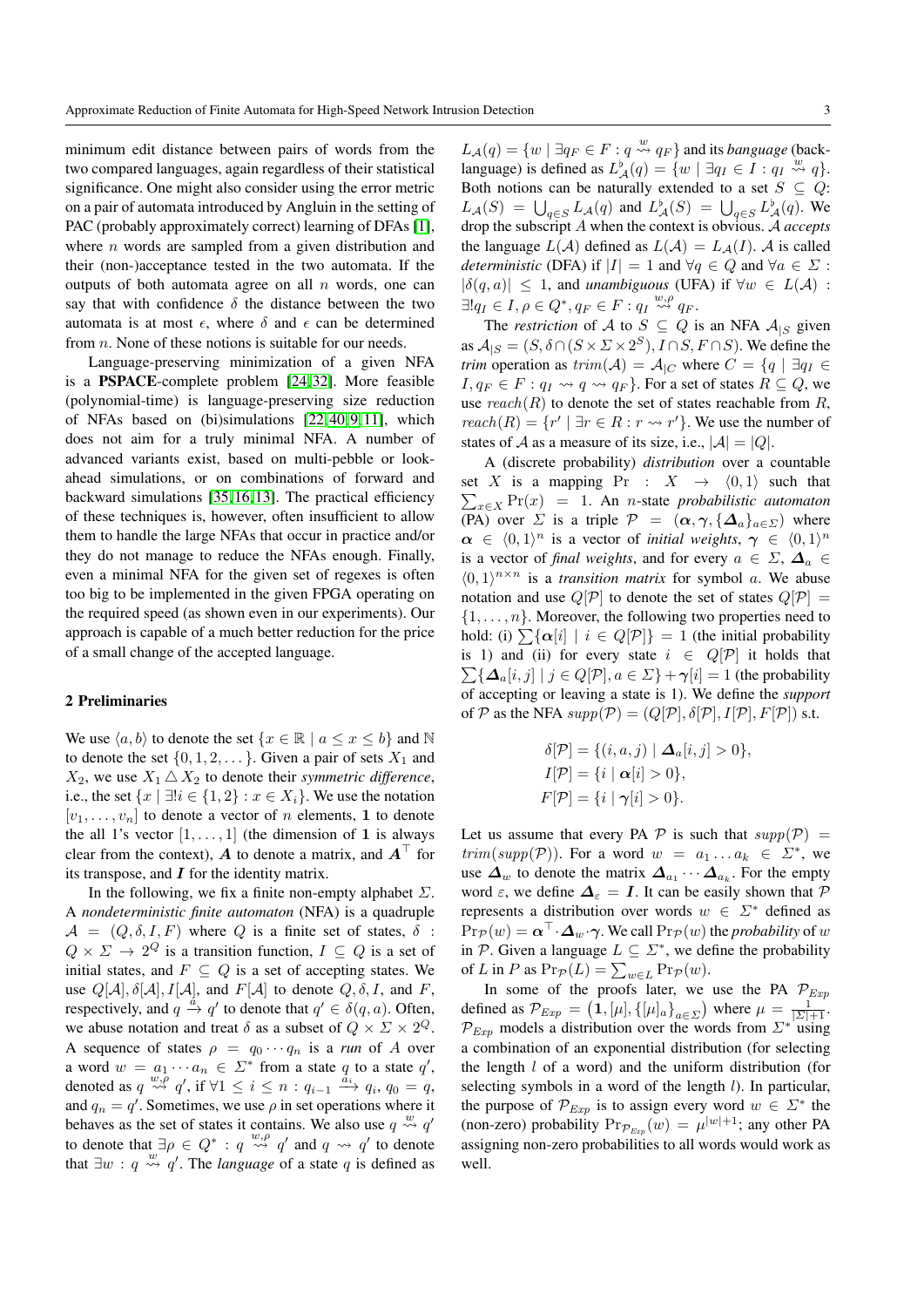If Conditions (i) and (ii) from the definition of PAs are dropped, we speak about a *pseudo-probabilistic automaton (PPA)*, which may assign a word from its support a quantity that is not necessarily in the range  $(0, 1)$ , denoted as the *significance* of the word below. PPAs may arise during some of our operations performed on PAs. Note that PPAs can be seen as instantiations of multiplicity or weighted automata [\[44\]](#page-15-21).

# 3 Approximate Reduction of NFAs

In this section, we first introduce the key notion of our approach: a *probabilistic distance* of a pair of finite automata wrt a given probabilistic automaton that, intuitively, represents the significance of particular words. We discuss the complexity of computing the probabilistic distance. Finally, we formulate two problems of *approximate automata reduction via probabilistic distance*.

# <span id="page-3-3"></span>3.1 Probabilistic Distance

We start by defining our notion of a probabilistic distance of two NFAs. Assume NFAs  $A_1$  and  $A_2$  and a probabilistic automaton P specifying the distribution  $Pr_{\mathcal{P}} : \Sigma^* \to \langle 0, 1 \rangle$ . The *probabilistic distance*  $d_P(A_1, A_2)$  between  $A_1$  and  $A_2$ wrt  $Pr_{\mathcal{P}}$  is defined as

$$
d_{\mathcal{P}}(\mathcal{A}_1, \mathcal{A}_2) = \Pr_{\mathcal{P}}(L(\mathcal{A}_1) \bigtriangleup L(\mathcal{A}_2)).
$$

Intuitively, the distance captures the significance of the words accepted by one of the automata only. We use the distance to drive the reduction process towards automata with small errors and to assess the quality of the result. (The distance is sometimes called the *symmetric difference semimetric* [\[15\]](#page-14-15).)

The value of  $Pr_{\mathcal{P}}(L(\mathcal{A}_1) \triangle L(\mathcal{A}_2))$  can be computed as follows. Using the fact that (1)  $L_1 \triangle L_2 = (L_1 \setminus L_2) \cup (L_2 \setminus$ L<sub>1</sub>) and (2)  $L_1 \setminus L_2 = L_1 \setminus (L_1 \cap L_2)$ , we get

$$
d_{\mathcal{P}}(\mathcal{A}_1, \mathcal{A}_2)
$$
  
=  $\Pr_{\mathcal{P}}(L(\mathcal{A}_1) \setminus L(\mathcal{A}_2)) + \Pr_{\mathcal{P}}(L(\mathcal{A}_2) \setminus L(\mathcal{A}_1))$   
=  $\Pr_{\mathcal{P}}(L(\mathcal{A}_1) \setminus (L(\mathcal{A}_1) \cap L(\mathcal{A}_2))) +$   
 $\Pr_{\mathcal{P}}(L(\mathcal{A}_2) \setminus (L(\mathcal{A}_2) \cap L(\mathcal{A}_1)))$   
=  $\Pr_{\mathcal{P}}(L(\mathcal{A}_1)) + \Pr_{\mathcal{P}}(L(\mathcal{A}_2)) - 2 \cdot \Pr_{\mathcal{P}}(L(\mathcal{A}_1) \cap L(\mathcal{A}_2)).$ 

Hence, the key step is to compute  $Pr_{\mathcal{P}}(L(\mathcal{A}))$  for an NFA  $\mathcal A$  and a PA  $\mathcal P$ . Problems similar to computing such a probability have been extensively studied in several contexts including verification of probabilistic systems [\[50,](#page-15-22) [2,](#page-14-16) [6\]](#page-14-17).

In our approach, we apply the method of [\[6\]](#page-14-17) and compute  $Pr_{\mathcal{P}}(L(\mathcal{A}))$  in the following way. We first check whether the NFA  $\mathcal A$  is unambiguous. This can be done by

using the standard product construction (denoted as ∩) for computing the intersection of the NFA A with itself and trimming the result, formally  $\mathcal{B} = trim(\mathcal{A} \cap \mathcal{A})$ , followed by a check whether there is some state  $(p, q) \in Q[\mathcal{B}]$  s.t.  $p \neq q$  [\[39\]](#page-15-23). If A is ambiguous, we either determinise it or disambiguate it [\[39\]](#page-15-23), leading to a DFA/UFA  $A'$ , respectively.<sup>[1](#page-3-0)</sup> Then, we construct the trimmed product of A' and P (this can be seen as computing  $A' \cap supp(\mathcal{P})$ while keeping the probabilities from  $P$  on the edges of the result), yielding a PPA  $\mathcal{R} = (\alpha_{\mathcal{R}}, \gamma_{\mathcal{R}}, {\{\Delta_a^{\mathcal{R}}\}_{a \in \Sigma}})^2$  $\mathcal{R} = (\alpha_{\mathcal{R}}, \gamma_{\mathcal{R}}, {\{\Delta_a^{\mathcal{R}}\}_{a \in \Sigma}})^2$ Intuitively,  $R$  represents not only the words of  $L(A)$  but also their probability in  $P$  (we give the formal definition of  $R$ inside the proof of Lemma [2\)](#page-4-0). Now, let  $\Delta = \sum_{a \in \Sigma} \Delta_a$ be the matrix that expresses, for any  $p, q \in Q[\overline{\mathcal{R}}]$ , the significance of getting from p to q via any  $a \in \Sigma$ . Further, it can be shown (cf. the proof of Lemma [1\)](#page-3-2) that the matrix  $\Delta^*$ , representing the significance of going from p to q via any  $w \in \Sigma^*$ , can be computed as  $(I - \Delta)^{-1}$ . Then, to get  $Pr_{\mathcal{P}}(L(\mathcal{A}))$ , it suffices to take  $\alpha^{\dagger} \cdot \Delta^* \cdot \gamma$ . Note that, due to the determinisation/disambiguation step, the obtained value indeed is  $Pr_{\mathcal{P}}(L(\mathcal{A}))$  despite R being a PPA. The two lemmas below summarise the complexity of this step for NFAs and UFAs respectively.

<span id="page-3-2"></span>Lemma 1 *Let* P *be a PA and* A *an NFA. The problem of computing*  $\Pr_{\mathcal{P}}(L(\mathcal{A}))$  *is PSPACE-complete.* 

*Proof* The membership in PSPACE can be shown as follows. The computation described above corresponds to solving a linear equation system. The system has an exponential size because of the blowup caused by the determinisation/disambiguation of  $A$  required by the product construction. The equation system can, however, be constructed by a PSPACE transducer  $\mathcal{M}_{eq}$ . Moreover, as solving linear equation systems can be done using a polylogarithmic-space transducer  $\mathcal{M}_{SysLin}$ , one can combine these two transducers to obtain a PSPACE algorithm. Details of the construction follow:

First, we construct a transducer  $\mathcal{M}_{eq}$  that, given an NFA  $\mathcal{A} = (Q_{\mathcal{A}}, \delta_{\mathcal{A}}, I_{\mathcal{A}}, F_{\mathcal{A}})$  and a PA  $\mathcal{P} = (\alpha, \gamma, {\{\Delta_a\}}_{a \in \mathcal{D}})$ on its input, constructs a system of  $m = 2^{|Q_A|} \cdot |Q[\mathcal{P}]|$ linear equations  $S(A, P)$  of m unknowns  $\xi_{[R,p]}$  for  $R \subseteq$  $Q_{\mathcal{A}}$  and  $p \in Q[\mathcal{P}]$  representing the product of  $\mathcal{A}'$  and  $\mathcal{P}$ , where  $A'$  is a deterministic automaton obtained from  $A$ using the standard subset construction. The system of

<span id="page-3-0"></span><sup>&</sup>lt;sup>1</sup> In theory, disambiguation can produce smaller automata, but, in our experiments, determinisation proved to work better.

<span id="page-3-1"></span><sup>&</sup>lt;sup>2</sup> R is not necessarily a PA since there might be transitions in  $P$  that are either removed or copied several times in the product construction.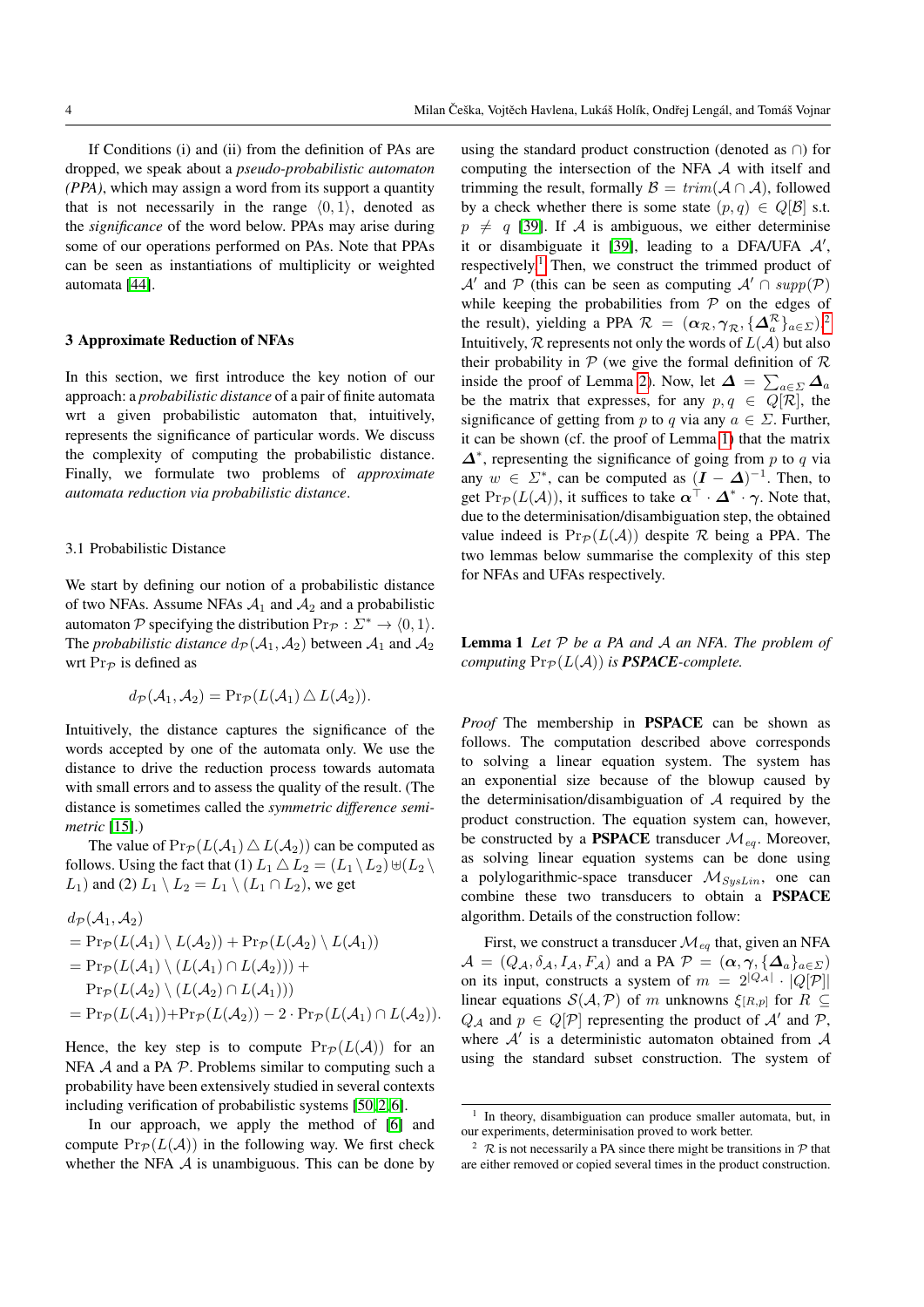equations  $\mathcal{S}(\mathcal{A}, \mathcal{P})$  is defined as follows (cf. [\[6\]](#page-14-17)):

$$
\xi_{[R,p]} = \begin{cases}\n0 & \text{if } L_{\mathcal{A}}(R) \cap L_{\mathcal{P}'}(p) = \emptyset, \\
\sum_{a \in \Sigma} \sum_{p' \in Q[\mathcal{P}]} (\Delta_a[p, p'] \cdot \xi_{[\delta_{\mathcal{A}}(R, a), p']) + \gamma[p] \\
\text{if } R \cap F_{\mathcal{A}} \neq \emptyset, \\
\sum_{a \in \Sigma} \sum_{p' \in Q[\mathcal{P}]} \Delta_a[p, p'] \cdot \xi_{[\delta_{\mathcal{A}}(R, a), p']} \\
\text{otherwise,} \n\end{cases}
$$

such that  $\mathcal{P}' = supp(\mathcal{P})$  and  $\delta_{\mathcal{A}}(R, a) = \bigcup_{r \in R} \delta(r, a)$ . The test  $L_A(R) \cap L_{\mathcal{P}}(p) = \emptyset$  can be performed by checking  $\exists r \in R : L_{\mathcal{A}}(r) \cap L_{\mathcal{P}'}(p) = \emptyset$ , which can be done in polynomial time.

It holds that  $\Pr_{\mathcal{P}}(L(\mathcal{A})) = \sum_{p \in Q[\mathcal{P}]} \boldsymbol{\alpha}[p] \cdot \xi_{[I_{\mathcal{A}},p]}.$ Although the size of  $\mathcal{S}(\mathcal{A}, \mathcal{P})$  (which is the output of  $\mathcal{M}_{eq}$ ) is exponential in the size of the input of  $\mathcal{M}_{eq}$ , the internal configuration of  $\mathcal{M}_{eq}$  only needs to be of polynomial size, i.e.,  $\mathcal{M}_{eq}$  works in **PSPACE**. Note that the size of each equation is at most polynomial.

Given a system  $S$  of m linear equations with m unknowns, solving S can be done in the time  $\mathcal{O}(\log^2 m)$ using  $\mathcal{O}(m^k)$  processors for a fixed k [\[14,](#page-14-18) Corollary 2] (i.e., it is in the class  $NC$ ).<sup>[3](#page-4-1)</sup> According to [\[17,](#page-14-19) Lemma 1b], an  $\mathcal{O}(\log^2 m)$  time-bounded parallel machine can be simulated by an  $\mathcal{O}(\log^4 m)$  space-bounded Turing machine. Therefore, there exists an  $\mathcal{O}(\log^4 m)$  space-bounded Turing machine  $\mathcal{M}_{SUSLin}$  that solves a system of m linear equations with m unknowns. As a consequence,  $\mathcal{M}_{SUSLin}$  can solve  $S(A, P)$  using the space

$$
\mathcal{O}(\log^4(2^{|Q_{\mathcal{A}}|} \cdot |Q[\mathcal{P}]|)) = \mathcal{O}(\log^4 2^{|Q_{\mathcal{A}}|} + \log^4 |Q[\mathcal{P}]|))
$$
  
=  $\mathcal{O}(|Q_{\mathcal{A}}|^4 + \log^4 |Q[\mathcal{P}]|)).$ 

The missing part is how to combine  $\mathcal{M}_{eq}$  and  $\mathcal{M}_{SysLin}$ to avoid using the exponential-size output tape of  $\mathcal{M}_{eq}$ . For this, we use the following standard technique for combining reductions [\[41,](#page-15-24) Proposition 8.2].

We take turns in simulating  $\mathcal{M}_{SysLin}$  and  $\mathcal{M}_{eq}$ . We start with simulating  $M_{SysLin}$ . When  $M_{SysLin}$  moves its head right, we pause it and simulate  $\mathcal{M}_{eq}$  until it outputs the corresponding bit, which is fed into the input of  $\mathcal{M}_{SysLin}$ . Then we pause  $\mathcal{M}_{eq}$  and resume the run of  $\mathcal{M}_{SysLin}$ . On the other hand, when  $M_{SysLin}$  moves its head left (from the k-th position on the tape), we pause it, restart  $\mathcal{M}_{eq}$  from its initial state, and simulate it until it outputs the  $(k - 1)$ -st bit of its output tape, and then pause  $\mathcal{M}_{eq}$  and return the control to  $M_{SysLin}$ . In order to keep track of the position k of the head of  $M_{SysLin}$  on its tape, we use a binary counter.

The internal configuration of both  $\mathcal{M}_{eq}$  and  $\mathcal{M}_{SysLin}$ is of a polynomial size and the overhead of keeping track of the position of the head of  $\mathcal{M}_{SUSLin}$  also requires only

polynomial space. Therefore, the whole transducer runs in a polynomially-bounded space.

The PSPACE-hardness is obtained by a reduction from the (PSPACE-complete) universality of NFAs: using the PA  $\mathcal{P}_{Exp}$  defined in §[2,](#page-2-0) which assigns every word a non-zero probability. it holds that

$$
L(\mathcal{A}) = \Sigma^* \quad \text{iff} \quad \Pr_{\mathcal{P}_{Exp}}(L(\mathcal{A})) = 1. \qquad \Box
$$

<span id="page-4-0"></span>Lemma 2 *Let* P *be a PA and* A *a UFA. The problem of computing*  $\Pr_{\mathcal{P}}(L(\mathcal{A}))$  *is in PTIME*.

*Proof* We modify the proof from [\[6\]](#page-14-17) into our setting. First, we give a formal definition of the *product* of a PA  $P =$  $(\alpha, \gamma, {\{\Delta_a\}}_{a \in \Sigma})$  and an NFA  $\mathcal{A} = (Q, \delta, I, F)$  as the  $(|Q[\mathcal{P}]|\cdot |Q|)$ -state PPA  $\mathcal{R} = (\alpha_{\mathcal{R}}, \gamma_{\mathcal{R}}, {\{\Delta_a^{\mathcal{R}}\}_{a \in \mathcal{L}}})$  where<sup>[4](#page-4-2)</sup>

$$
\alpha_{\mathcal{R}}[(q_{\mathcal{P}}, q_{\mathcal{A}})] = \alpha_{\mathcal{R}}[q_{\mathcal{P}}] \cdot |\{q_{\mathcal{A}}\} \cap I|,
$$
  

$$
\gamma_{\mathcal{R}}[(q_{\mathcal{P}}, q_{\mathcal{A}})] = \gamma_{\mathcal{R}}[q_{\mathcal{P}}] \cdot |\{q_{\mathcal{A}}\} \cap F|,
$$
  

$$
\Delta_{a}^{\mathcal{R}}[(q_{\mathcal{P}}, q_{\mathcal{A}}), (q_{\mathcal{P}}', q_{\mathcal{A}}')] = \Delta_{a}[q_{\mathcal{P}}, q_{\mathcal{P}}'] \cdot |\{q_{\mathcal{A}}'\} \cap \delta(q_{\mathcal{A}}, a)|.
$$

Note that  $R$  is not necessarily a PA any more because for  $w \in \Sigma^*$  such that  $Pr_{\mathcal{P}}(w) > 0$ , (i) if  $w \notin L(A)$ , then  $Pr_{\mathcal{R}}(w) = 0$  and (ii) if  $w \in L(\mathcal{A})$  and A can accept w using n different runs, then  $Pr_{\mathcal{R}}(w) = n \cdot Pr_{\mathcal{P}}(w)$ . As a consequence, the probabilities of all words from  $\Sigma^*$  are no longer guaranteed to add up to 1. If  $A$  is unambiguous, the second issue is avoided and  $R$  preserves the probabilities of words from  $L(\mathcal{A})$ , i.e.,  $Pr_{\mathcal{R}}(w) = Pr_{\mathcal{P}}(w)$  for all  $w \in$  $L(\mathcal{A})$ , so  $\mathcal R$  can be seen as the restriction of  $Pr_{\mathcal{P}}$  to  $L(\mathcal{A})$ . In the following, we assume  $R$  is trimmed.

In order to compute  $\Pr_{\mathcal{P}}(L(\mathcal{A}))$ , we construct a matrix E defined as  $E = \sum_{a \in \Sigma} \Delta_a^{\mathcal{R}}$ . Because  $\mathcal R$  is trimmed, the *spectral radius* of  $\vec{E}$ , denoted as  $\rho(E)$ , is less than one, i.e.,  $\rho(E)$  < 1 (the proof of this fact can be found, e.g., in [\[6\]](#page-14-17)). Intuitively,  $\rho(E) < 1$  holds because we trimmed the redundant states from the product of  $P$  and  $A$ . We further use the following standard result in linear algebra: if  $\rho(E)$  < 1, then (i) the matrix  $I - E$  is invertible and (ii) the sum of powers of  $E$ , denoted as  $E^*$ , can be computed as  $E^* = \sum_{i=0}^{\infty} E^i = (I - E)^{-1}$  [\[21\]](#page-14-20). Moreover, note that matrix inversion can be done in polynomial time [\[46\]](#page-15-25).

 $E^*$  represents the reachability between nodes of  $R$ , i.e.,  $E^*[r, r']$  is the sum of significances of all (possibly infinitely many) paths from r to r' in  $R$ . When related to  $P$  and  $A$ , the matrix  $E^*$  represents the reachability in  $P$  wrt  $L(A)$ , i.e.,

<span id="page-4-3"></span>
$$
\begin{split} \boldsymbol{E}^*[(q_{\mathcal{P}}, q_{\mathcal{A}}), (q_{\mathcal{P}}', q_{\mathcal{A}}')] \\ &= \sum \left\{ \boldsymbol{\Delta}_w[q_{\mathcal{P}}, q_{\mathcal{P}}'] \; \Big| \; q_{\mathcal{A}} \stackrel{w}{\leadsto} q_{\mathcal{A}}', w \in \Sigma^* \right\}. \end{split} \tag{1}
$$

<span id="page-4-1"></span><sup>&</sup>lt;sup>3</sup> We use  $\log k$  to denote the base-2 logarithm of k.

<span id="page-4-2"></span><sup>&</sup>lt;sup>4</sup> We assume an implicit bijection between states of the product  $\mathcal{R}$ and  $\{1, \ldots, |Q[\mathcal{R}]|\}.$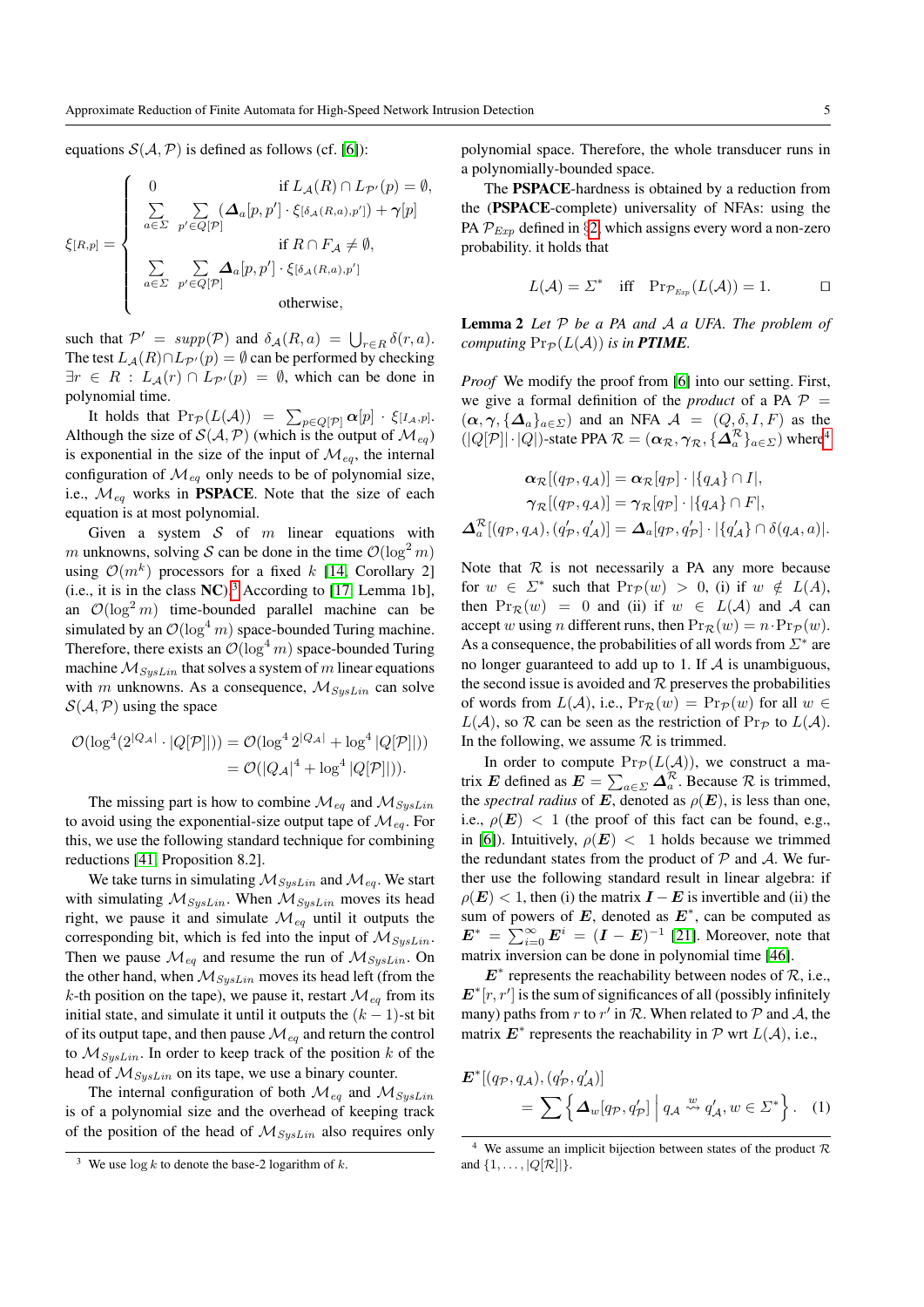We prove Equation [\(1\)](#page-4-3) using the following reasoning. First, we show that

$$
\mathbf{E}^{n}[(q_{\mathcal{P}}, q_{\mathcal{A}}), (q_{\mathcal{P}}^{\prime}, q_{\mathcal{A}}^{\prime})] = \sum \left\{ \mathbf{\Delta}_{w}[q_{\mathcal{P}}, q_{\mathcal{P}}^{\prime}] \mid q_{\mathcal{A}} \stackrel{w}{\leadsto} q_{\mathcal{A}}^{\prime}, w \in \Sigma^{n} \right\}, (2)
$$

i.e.,  $\mathbf{E}^n$  represents the reachability in  $P$  wrt  $L(\mathcal{A})$  for words of length *n*. We prove Equation [\(2\)](#page-5-0) by induction on *n*: For  $n = 0$ , the equation follows from the fact that  $E^0 = I$ . For  $n = 1$ , the equation follows directly from the definition of  $R$  and  $\Delta$ . Next, suppose that Equation [\(2\)](#page-5-0) holds for  $n > 1$ ; we show that it holds also for  $n + 1$ . We start with the following reasoning:

$$
\begin{split} \boldsymbol{E}^{n+1}[(q_{\mathcal{P}}, q_{\mathcal{A}}), (q_{\mathcal{P}}', q_{\mathcal{A}}')] \\ &= (\boldsymbol{E}^n \boldsymbol{E})[(q_{\mathcal{P}}, q_{\mathcal{A}}), (q_{\mathcal{P}}', q_{\mathcal{A}}')] \\ &= \sum \left\{ \boldsymbol{E}^n[(q_{\mathcal{P}}, q_{\mathcal{A}}), (q_{\mathcal{P}}'', q_{\mathcal{A}}'')] \cdot \boldsymbol{E}[(q_{\mathcal{P}}'', q_{\mathcal{A}}''), (q_{\mathcal{P}}', q_{\mathcal{A}}')] \right| \\ &\quad (q_{\mathcal{P}}'', q_{\mathcal{A}}'') \in Q[\mathcal{R}] \right\}. \end{split}
$$

The last line is obtained via the definition of matrix multiplication. Further, using the induction hypothesis, we get

$$
E^{n+1}[(q_{\mathcal{P}}, q_{\mathcal{A}}), (q'_{\mathcal{P}}, q'_{\mathcal{A}})]
$$
  
\n
$$
= \sum \left\{ \sum \left\{ \Delta_{w}[q_{\mathcal{P}}, q'_{\mathcal{P}}] \middle| q_{\mathcal{A}} \stackrel{w}{\leadsto} q''_{\mathcal{A}}, w \in \Sigma^{n} \right\} \cdot \sum \left\{ \Delta_{a}[q''_{\mathcal{P}}, q'_{\mathcal{P}}] \middle| q''_{\mathcal{A}} \stackrel{a}{\leadsto} q'_{\mathcal{A}}, a \in \Sigma \right\} \right\}
$$
  
\n
$$
(q''_{\mathcal{P}}, q''_{\mathcal{A}}) \in Q[\mathcal{R}] \right\}
$$
  
\n
$$
= \sum \left\{ \sum \left\{ \Delta_{w}[q_{\mathcal{P}}, q''_{\mathcal{P}}] \cdot \Delta_{a}[q''_{\mathcal{P}}, q'_{\mathcal{P}}] \middle| q_{\mathcal{A}} \stackrel{w}{\leadsto} q''_{\mathcal{A}},
$$
  
\n
$$
q''_{\mathcal{A}} \stackrel{a}{\leadsto} q'_{\mathcal{A}}, a \in \Sigma, w \in \Sigma^{n} \right\} \left| (q''_{\mathcal{P}}, q''_{\mathcal{A}}) \in Q[\mathcal{R}] \right\}
$$
  
\n
$$
= \sum \left\{ \Delta_{w'}[q_{\mathcal{P}}, q'_{\mathcal{P}}] \middle| q_{\mathcal{A}} \stackrel{w'}{\leadsto} q'_{\mathcal{A}}, w' \in \Sigma^{n+1} \right\}.
$$

Since  $E^* = \sum_{i=0}^{\infty} E^i$ , Equation [\(1\)](#page-4-3) follows. Using the matrix  $E^*$ , it remains to compute  $Pr_{\mathcal{P}}(L(\mathcal{A}))$  as

$$
\Pr_{\mathcal{P}}(L(\mathcal{A})) = \alpha_{\mathcal{R}}^{\top} \cdot \mathbf{E}^* \cdot \gamma_{\mathcal{R}}.\quad \Box
$$

#### 3.2 Automata Reduction using Probabilistic Distance

We now exploit the probabilistic distance introduced above to formulate the task of approximate reduction of NFAs as two optimisation problems. Given an NFA A and a PA P specifying the distribution  $Pr_{\mathcal{P}} : \Sigma^* \to \langle 0, 1 \rangle$ , we define

- size-driven reduction: for  $n \in \mathbb{N}$ , find an NFA  $\mathcal{A}'$  such that  $|\mathcal{A}'| \leq n$  and the distance  $d_{\mathcal{P}}(\mathcal{A}, \mathcal{A}')$  is minimal,
- error-driven reduction: for  $\epsilon \in \langle 0, 1 \rangle$ , find an NFA  $\mathcal{A}'$ such that  $d_{\mathcal{P}}(\mathcal{A}, \mathcal{A}') \leq \epsilon$  and the size  $|\mathcal{A}'|$  is minimal.

<span id="page-5-0"></span>The following lemma shows that the natural decision problem underlying both of the above optimization problems is PSPACE-complete, which matches the complexity of computing the probabilistic distance as well as that of the *exact* reduction of NFAs [\[24\]](#page-14-9).

<span id="page-5-1"></span>Lemma 3 *Consider an NFA* A*, a PA* P*, a bound on the number of states*  $n \in \mathbb{N}$ *, and an error bound*  $\epsilon \in (0, 1)$ *. It is PSPACE-complete to determine whether there exists an NFA*  $\mathcal{A}'$  *with n states s.t.*  $d_{\mathcal{P}}(\mathcal{A}, \mathcal{A}') \leq \epsilon$ .

*Proof* Membership in PSPACE: We non-deterministically generate an automaton  $A'$  with n states and test (in **PSPACE**, as shown in Lemma [1\)](#page-3-2) that  $d_p(\mathcal{A}, \mathcal{A}') \leq \epsilon$ . This shows the problem is in  $NPSPACE = PSPACE$ .

PSPACE-hardness: We use a reduction from the problem of checking universality of an NFA  $\mathcal{A} = (Q, \delta, I, F)$ over  $\Sigma$ , i.e., from checking whether  $L(\mathcal{A}) = \Sigma^*$ , which is PSPACE-complete. First, for a reason that will become clear later, we test if A accepts all words over  $\Sigma$  of length 0 and 1, which can be done in polynomial time. It holds that  $L(\mathcal{A}) = \Sigma^*$  iff there is a 1-state NFA  $\mathcal{A}'$  s.t.  $d_{\mathcal{P}_{Exp}}(\mathcal{A}, \mathcal{A}') \leq$ 0 ( $\mathcal{P}_{Exp}$  is defined in §[2\)](#page-2-0). The implication from left to right is clear: A' can be constructed as  $A' = (\{q\}, \{q \stackrel{a}{\rightarrow} q \mid a \in$  $\Sigma$ ,  $\{q\}$ ,  $\{q\}$ )). To show the reverse implication, we note that we have tested that  $\{\epsilon\} \cup \Sigma \subseteq L(\mathcal{A})$ . Since the probability of any word from  $\{\epsilon\} \cup \Sigma \subseteq L(\mathcal{A})$  in  $\mathcal{P}_{Exp}$  is non-zero, the only 1-state NFA that processes those words with zero error is the NFA  $A'$  defined above. Because the language of A' is  $L(\mathcal{A}') = \Sigma^*$ , it holds that  $d_{\mathcal{P}_{Exp}}(\mathcal{A}, \mathcal{A}') \leq 0$  iff  $L(\mathcal{A}) = \Sigma^*$ .  $\Box$ 

The notions defined above do not distinguish between introducing a *false positive*  $(A'$  accepts a word  $w \notin$  $L(\mathcal{A})$  or a *false negative*  $(\mathcal{A}'$  rejects a word  $w \in L(\mathcal{A})$ ) answers. To this end, we define *over-approximating* and *under-approximating* reductions as reductions for which the conditions  $L(\mathcal{A}) \subseteq L(\mathcal{A}')$  and  $L(\mathcal{A}) \supseteq L(\mathcal{A}')$  hold.

A naïve solution to the reductions would enumerate all NFAs  $A'$  of sizes from 0 up to k (resp.  $|A|$ ), for each of them compute  $d_{\mathcal{P}}(\mathcal{A}, \mathcal{A}')$ , and take an automaton with the smallest probabilistic distance (resp. a smallest one satisfying the restriction on  $d_{\mathcal{P}}(\mathcal{A}, \mathcal{A}'))$ . Obviously, this approach is computationally infeasible.

#### <span id="page-5-2"></span>4 A Heuristic Approach to Approximate Reduction

In this section, we introduce two techniques for approximate reduction of NFAs that avoid the need to iterate over all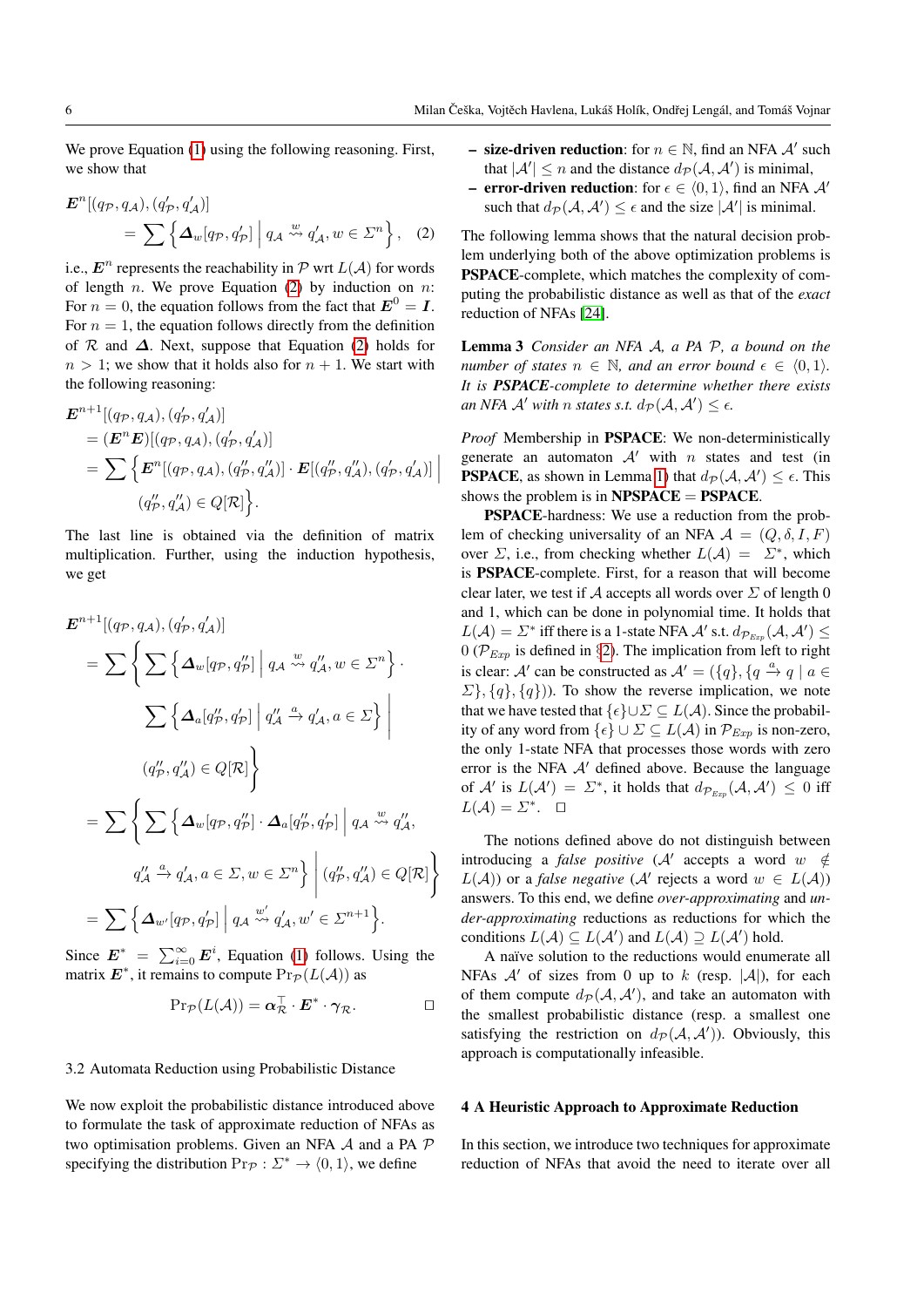| <b>Algorithm 1:</b> A greedy size-driven reduction                                                     | Algorithm 2: A greedy error-driven reduction.                                                              |
|--------------------------------------------------------------------------------------------------------|------------------------------------------------------------------------------------------------------------|
| <b>Input</b> : NFA $\mathcal{A} = (Q, \delta, I, F)$ , PA $\mathcal{P}, n \geq 1$                      | <b>Input</b> : NFA $\mathcal{A} = (Q, \delta, I, F)$ , PA $\mathcal{P}, \epsilon \in \langle 0, 1 \rangle$ |
| <b>Output:</b> NFA $\mathcal{A}', \epsilon \in \mathbb{R}$ s.t. $ \mathcal{A}'  \leq n$ and            | <b>Output:</b> NFA $\mathcal{A}'$ s.t. $d_{\mathcal{P}}(\mathcal{A}, \mathcal{A}') \leq \epsilon$          |
| $d_{\mathcal{P}}(\mathcal{A}, \mathcal{A}') \leq \epsilon$                                             | $1 \ell \leftarrow label(A, P);$                                                                           |
| $1 \, V \leftarrow \emptyset$ :                                                                        | $2 V \leftarrow \emptyset$ ;                                                                               |
| <b>2 for</b> $q \in Q$ in the order $\preceq_{\mathcal{A}, label(\mathcal{A}, \mathcal{P})}$ <b>do</b> | 3 for $q \in Q$ in the order $\preceq_{A, label(A, P)} \mathbf{d}$                                         |
| $3 \mid V \leftarrow V \cup \{q\}; \mathcal{A}' \leftarrow reduce(\mathcal{A}, V);$                    | 4 $e \leftarrow error(A, V \cup \{q\}, \ell);$                                                             |
| 4   if $ \mathcal{A}'  \leq n$ then break;                                                             | 5   if $e \leq \epsilon$ then $V \leftarrow V \cup \{q\}$ ;                                                |
| 5 return $A'$ , $\epsilon = error(A, V, label(A, P));$                                                 | 6 return $A' = reduce(A, V);$                                                                              |

<span id="page-6-0"></span>automata of a certain size. The first approach is based on under-approximating the automata by removing states—we call it the *pruning reduction*—while the second approach is based on over-approximating the automata by adding self-loops to states and removing redundant states—we call it the *self-loop reduction*. Finding an optimal automaton using these reductions is also PSPACE-complete, but more amenable to heuristics like greedy algorithms. We start with introducing two high-level greedy algorithms, one for the size- and one for the error-driven reduction, and follow by showing their instantiations for the pruning and the selfloop reduction. A crucial role in the algorithms is played by a function that labels states of the automata by an estimate of the error that will be caused when some of the reductions is applied at a given state.

#### <span id="page-6-3"></span>4.1 A General Algorithm for Size-Driven Reduction

Algorithm [1](#page-6-0) shows a general greedy method for performing the size-driven reduction. In order to use the same highlevel algorithm in both directions of reduction (over/underapproximating), it is parameterized with the functions: label, reduce, and error. The real intricacy of the procedure is hidden inside these three functions. Intuitively,  $label(A, P)$ assigns every state of an NFA  $\mathcal A$  an approximation of the error that will be caused wrt the PA P when a reduction is applied at this state, while the purpose of reduce( $A, V$ ) is to create a new NFA  $A'$  obtained from  $A$ by introducing some error at states from  $V^5$  $V^5$ . Further,  $error(A, V, label(A, P))$  estimates the error introduced by the application of  $reduce(A, V)$ , possibly in a more precise (and costly) way than by just summing the concerned error labels: Such a computation is possible outside of the main computation loop. We show instantiations of these functions later, when discussing the reductions used. Moreover, the algorithm is also parameterized with a total order  $\preceq_{A, label(A, \mathcal{P})}$  that defines which states of A are

<span id="page-6-2"></span>processed first and which are processed later. The ordering may take into account the precomputed labelling. The algorithm accepts an NFA A, a PA P, and  $n \in \mathbb{N}$  and outputs a pair consisting of an NFA  $\mathcal{A}'$  of the size  $|\mathcal{A}'| \leq n$  and an error bound  $\epsilon$  such that  $d_{\mathcal{P}}(\mathcal{A}, \mathcal{A}') \leq \epsilon$ .

The main idea of the algorithm is that it creates a set  $V$ of states where an error is to be introduced. V is constructed by starting from an empty set and adding states to it in the order given by  $\preceq_{A, label(\mathcal{A}, \mathcal{P})}$ , until the size of the result of  $reduce(A, V)$  has reached the desired bound n (in our setting, *reduce* is always antitone, i.e., for  $V \subseteq V'$ , it holds that  $|reduce(A, V)| \geq |reduce(A, V')|$ ). We now define the necessary condition for label, reduce, and error that makes Algorithm [1](#page-6-0) correct.

Condition C1 *holds if for every NFA* A*, PA* P*, and a set*  $V \subseteq Q[A]$ *, we have that* 

- (a)  $error(A, V, label(A, P)) \ge d_P(A, reduce(A, V)),$
- *(b)*  $|reduce(A, Q[A])| \leq 1$ *, and*
- *(c)*  $reduce(\mathcal{A}, \emptyset) = \mathcal{A}.$

 $C1(a)$  ensures that the error computed by the reduction algorithm indeed over-approximates the exact probabilistic distance,  $C1(b)$  is a boundary condition for the case when the reduction is applied at every state of  $A$ , and  $Cl(c)$ ensures that when no error is to be introduced at any state, we obtain the original automaton.

Lemma 4 *Algorithm [1](#page-6-0) is correct if C1 holds.*

*Proof* Follows straightforwardly from Condition  $C1$ .  $\square$ 

# <span id="page-6-4"></span>4.2 A General Algorithm for Error-Driven Reduction

In Algorithm [2,](#page-6-2) we provide a high-level method of computing the error-driven reduction. The algorithm is in many ways similar to Algorithm [1;](#page-6-0) it also computes a set of states V where an error is to be introduced, but an important difference is that we compute an approximation of the error in each step and only add  $q$  to  $V$  if it does not raise the error over the threshold  $\epsilon$ . Note that the *error* does not need to be

<span id="page-6-1"></span>We emphasize that this does not mean that states from  $V$  will be simply removed from A—the performed operation depends on the particular reduction.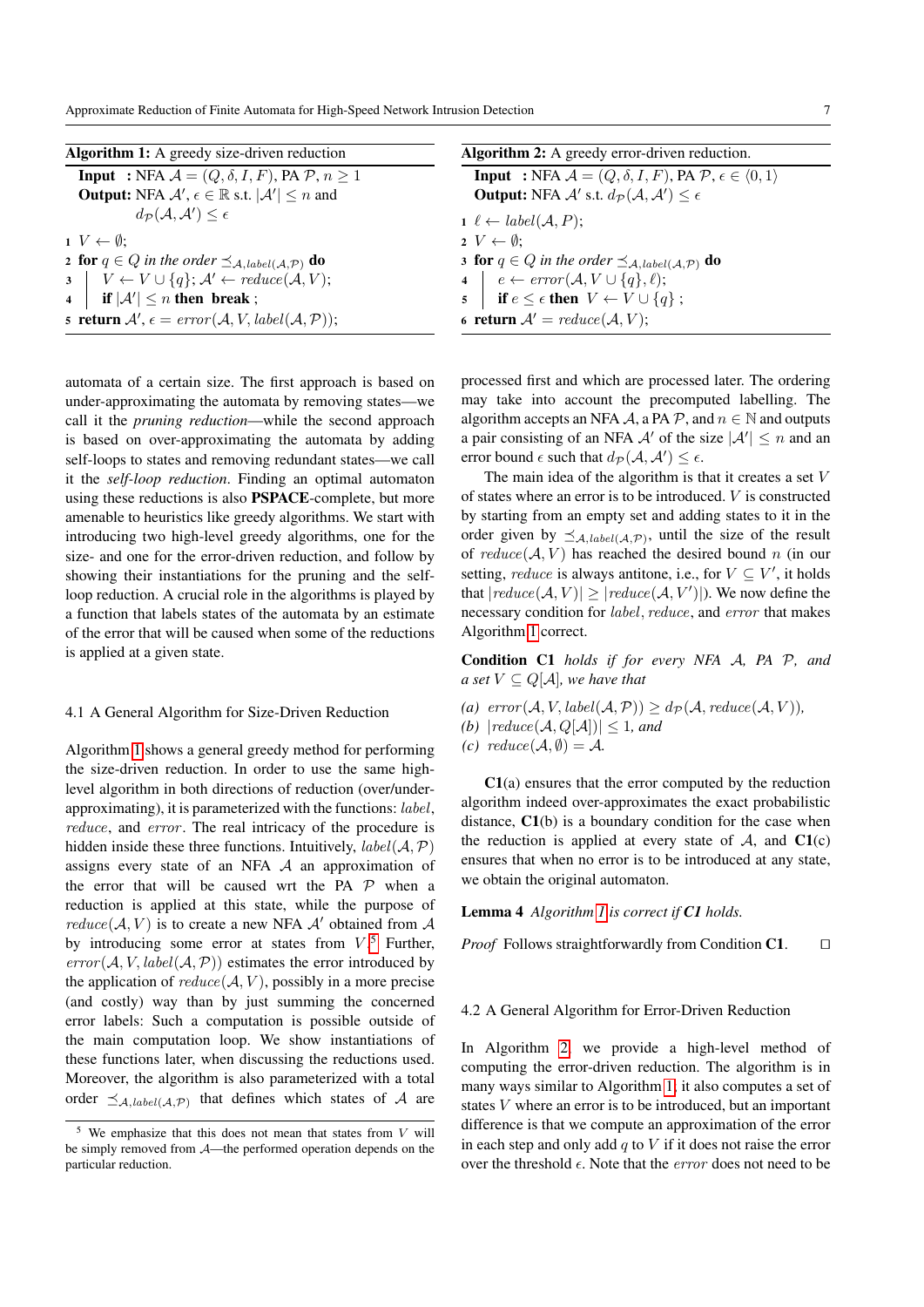monotone, so it may be advantageous to traverse all states from Q and not terminate as soon as the threshold is reached. The correctness of Algorithm [2](#page-6-2) also depends on C1.

Lemma 5 *Algorithm [2](#page-6-2) is correct if C1 holds.*

*Proof* Follows straightforwardly from Condition  $C1$ .  $\square$ 

# <span id="page-7-1"></span>4.3 Pruning Reduction

The pruning reduction is based on identifying a set of states to be removed from an NFA A, under-approximating the language of A. In particular, for  $A = (Q, \delta, I, F)$ , the pruning reduction finds a set  $R \subseteq Q$  and restricts A to  $Q \setminus R$ , followed by removing useless states, to construct a reduced automaton  $A' = trim(A_{|Q\setminus R})$ . Note that the natural decision problem corresponding to this reduction is also PSPACE-complete.

<span id="page-7-0"></span>Lemma 6 *Consider an NFA* A*, a PA* P*, a bound on the number of states*  $n \in \mathbb{N}$ *, and an error bound*  $\epsilon \in \langle 0, 1 \rangle$ *. It is PSPACE-complete to determine whether there exists a subset of states*  $R \subseteq Q[A]$  *of size*  $|R| = n$  *such that*  $d_{\mathcal{P}}(\mathcal{A}, \mathcal{A}_{|R}) \leq \epsilon.$ 

*Proof* Membership in PSPACE: We non-deterministically generate a subset R of  $Q[A]$  having n states and test (in **PSPACE**, as shown in Lemma [1\)](#page-3-2) that  $d_P(A, A_{|R}) \leq \epsilon$ . This shows the problem is in  $NPSPACE = PSPACE$ .

PSPACE-hardness: We use a reduction from the PSPACE-complete problem of checking universality of an NFA  $\mathcal{A} = (Q, \delta, I, F)$  over  $\Sigma$ . Consider a symbol  $x \notin \Sigma$ . Let us construct an NFA  $\mathcal{A}'$  over  $\Sigma \cup \{x\}$  s.t.  $L(\mathcal{A}') =$  $x^*$ . $L(A)$ . A' is constructed by adding a fresh state  $q_{new}$ to  $A$  that can loop over  $x$  and make a transition to any initial state of A over x:  $A' = (Q \cup \{q_{new}\}, \delta \cup \{q_{new} \stackrel{x}{\rightarrow} q \mid \mathcal{A}\})$  $q \in I \cup \{q_{new}\}\}\$ ,  $I \cup \{q_{new}\}\$ ,  $F$ ). We set  $n = |\mathcal{A}'| + 1$ . Further, we also construct an  $(n + 1)$ -state NFA B accepting the language  $x^n \cdot \Sigma^*$  defined as  $\mathcal{B} = (Q_{\mathcal{B}}, \delta_{\mathcal{B}}, \{q_1\}, \{q_{n+1}\})$ where  $Q_B = \{q_1, \ldots, q_{n+1}\}\$  and  $\delta_B = \{q_i \stackrel{x}{\rightarrow} q_{i+1} \mid 1 \leq$  $i \leq n$  ∪  $\{q_{n+1} \stackrel{a}{\rightarrow} q_{n+1} \mid a \in \Sigma\}$ . Moreover, let P be a PA representing a distribution  $Pr_{\mathcal{P}}$  that is defined for each  $w \in (\Sigma \cup \{x\})^*$  as

$$
\Pr_{\mathcal{P}}(w) = \begin{cases} \mu^{|w'|+1} & \text{for } w = x^n \cdot w', w' \in \Sigma^*,\\ \text{and } \mu = \frac{1}{|\Sigma|+1},\\ 0 & \text{otherwise.} \end{cases} \tag{3}
$$

Note that  $Pr_{\mathcal{P}}(x^n w) = Pr_{\mathcal{P}_{Exp}}(w)$  for  $w \in \Sigma^*$ , and  $Pr_{\mathcal{P}}(u) = 0$  for  $u \notin x^n \cdot \Sigma^*$  ( $\mathcal{P}$  can be easily constructed from  $\mathcal{P}_{Exp}$ ). Also note that  $\beta$  accepts exactly those words w such that  $Pr_{\mathcal{P}}(w) \neq 0$  and that  $Pr_{\mathcal{P}}(L(\mathcal{B})) =$ 1. Using the automata defined above, we construct an NFA  $C = A' \cup B$  where the union of two NFAs is

defined as  $A_1 \cup A_2 = (Q[A_1] \oplus Q[A_2], \delta[A_1] \oplus \delta[A_2],$  $I[A_1] \oplus I[A_2], F[A_1] \oplus F[A_2]$ . NFA C has 2n states, the language of C is  $L(C) = x^* . L(A) \cup x^n . \Sigma^*$  and its probability is  $Pr_{\mathcal{P}}(L(\mathcal{C})) = 1$ .

The important property of  $C$  is that if there exists a set  $R \subseteq Q[\mathcal{C}]$  of the size  $|R| = n$  s.t.  $d_{\mathcal{P}}(\mathcal{C}, \mathcal{C}_{|R}) \le$ 0, then  $L(A) = \Sigma^*$ . The property holds because since  $|Q[A']| = n - 1$ , when we remove *n* states from *C*, at least one state from  $Q[\mathcal{B}]$  is removed, making the whole subautomaton of  $\mathcal C$  corresponding to  $\mathcal B$  useless, and, therefore,  $L(C_{|R}) \subseteq x^* . L(A)$ . Because  $d_{\mathcal{P}}(\mathcal{C}, C_{|R}) \leq 0$ , we know that  $Pr_{\mathcal{P}}(L(\mathcal{C}_{|R})) = 1$ , so  $x^n \cdot \Sigma^* \subseteq x^* \cdot L(\mathcal{A}) =$  $L(C_{|R})$  and, therefore,  $L(A) = \Sigma^*$ . For the other direction, if  $L(\mathcal{A}) = \Sigma^*$ , then there exists a set  $R \subseteq Q[\mathcal{A}'] \cup Q[\mathcal{B}]$  of the size  $|R| = n$  s.t.  $d_p(C, C_R) \leq 0$  (in particular, R can be such that  $R \subseteq Q[\mathcal{B}]$ ).  $\Box$ 

Although Lemma [6](#page-7-0) shows that the pruning reduction is as hard as a general reduction (cf. Lemma [3\)](#page-5-1), the pruning reduction is more amenable to using heuristics like the greedy algorithms from §[4.1](#page-6-3) and §[4.2.](#page-6-4) We instantiate reduce, error, and label in these high-level algorithms in the following way (the subscript p stands for *pruning*):

$$
reduce_p(\mathcal{A}, V) = trim(\mathcal{A}_{|Q \setminus V}),
$$

$$
error_p(\mathcal{A}, V, \ell) = \min_{V' \in [V]_p} \sum \{ \ell(q) \mid q \in V' \},
$$

where  $\lfloor V \rfloor_p$  is defined in the rest of this paragraph: Because of the use of trim in reduce<sub>p</sub>, for a pair of sets  $V, V'$ s.t.  $V \subset V'$ , it holds that  $reduce_p(\mathcal{A}, V)$  may, in general, yield the same automaton as  $reduce_p(\mathcal{A}, V')$ . Therefore, in order to obtain a tight approximation, we wish to compute the least error that is obtained when removing the states in V. We define a partial order  $\sqsubseteq_p$  on  $2^Q$  as  $V_1 \sqsubseteq_p V_2$  iff  $reduce_p(A, V_1)$  =  $reduce_p(A, V_2)$  and  $V_1 \subseteq V_2$ , and use  $[V]_p$  to denote the set of minimal elements of the set of elements that are smaller than V (wrt  $\mathcal{L}_p$ ). The value of the approximation  $error_p(A, V, \ell)$  is therefore the minimum of the sum of errors over all sets from  $\lfloor V \rfloor_p$ .

Note that the size of  $[V]_p$  can again be exponential, and thus we employ a greedy approach for guessing an optimal  $V'$ . Clearly, this cannot affect the soundness of the algorithm, but only decreases the precision of the bound on the distance. Our experiments indicate that for automata appearing in NIDSes, this simplification has typically only a negligible impact on the precision of the bounds.

For computing the state labelling, we provide the following three functions, which differ in the precision they provide and the difficulty of their computation (naturally, more precise labellings are harder to compute):  $label_p^1$ ,  $label_p^2$ , and  $label_p^3$ . Given an NFA  $A$  and a PA  $P$ , they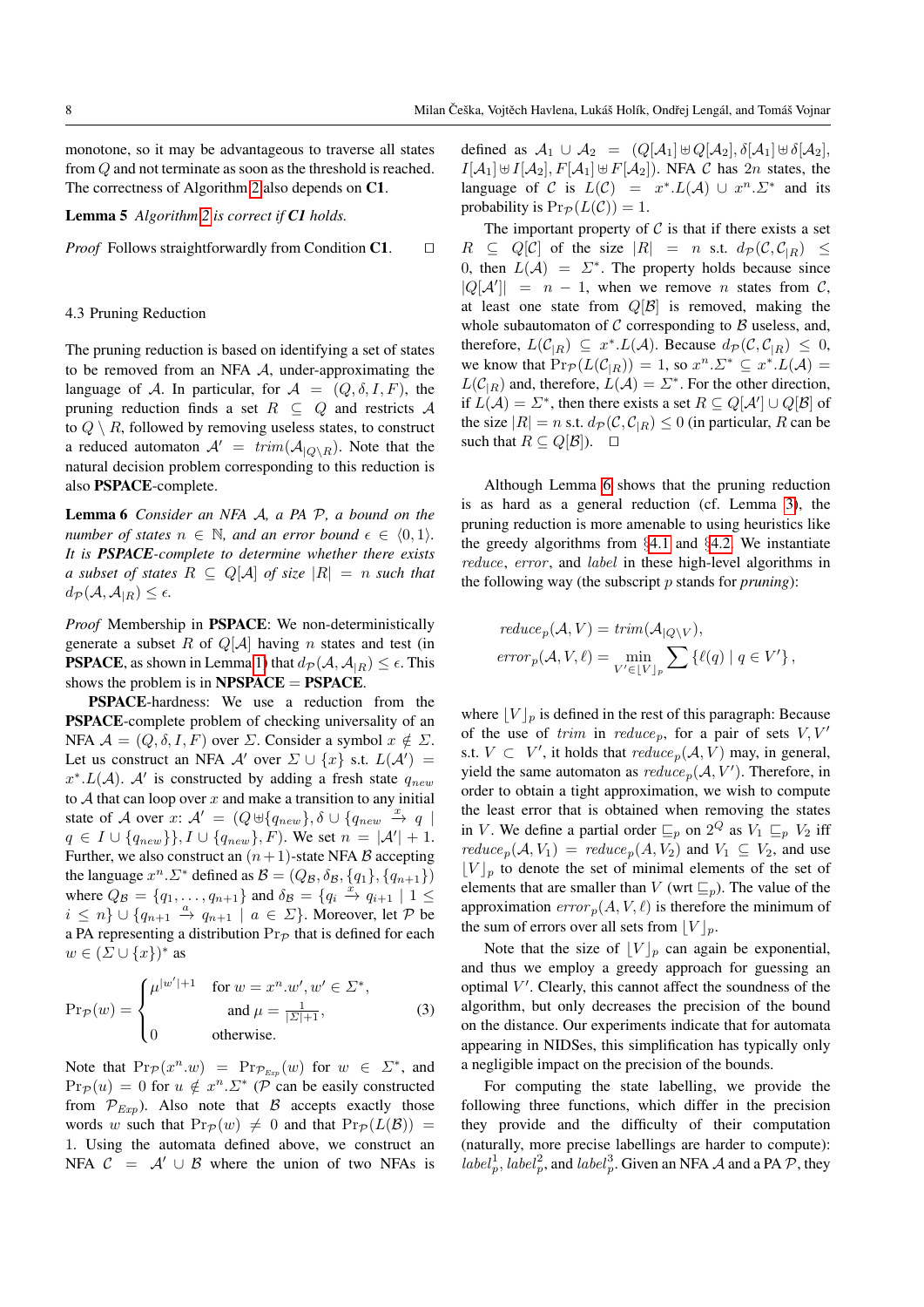generate the labellings  $\ell_p^1, \ell_p^2$ , and  $\ell_p^3$ , respectively, defined as

$$
\ell_p^1(q) = \sum \left\{ \Pr_{\mathcal{P}}(L_{\mathcal{A}}^b(q')) \middle| q' \in reach(\lbrace q \rbrace) \cap F \right\},\
$$
  

$$
\ell_p^2(q) = \Pr_{\mathcal{P}}(L_{\mathcal{A}}^b(F \cap reach(q)))
$$
,  

$$
\ell_p^3(q) = \Pr_{\mathcal{P}}(L_{\mathcal{A}}^b(q).L_{\mathcal{A}}(q)).
$$

A state label  $\ell(q)$  approximates the error of the words removed from  $L(\mathcal{A})$  when q is removed. More concretely,  $\ell_p^1(q)$  is a rough estimate saying that the error can be bounded by the sum of probabilities of the banguages of all final states reachable from  $q$  (in the worst case, all those final states might become unreachable). Note that  $\ell_p^1(q)$ (1) counts the error of a word accepted in two different final states of  $reach(q)$  twice and (2) it also considers words that are accepted in some final state in  $reach(q)$  without going through q. The labelling  $\ell_p^2$  deals with (1) by computing the total probability of the banguage of the set of all final states reachable from q, and the labelling  $\ell_p^3$  in addition also deals with (2) by only considering words that traverse through  $q$  (they can, however, be accepted in some final state not in  $reach(q)$  by a run completely disjoint from q and  $reach(q) \cap F$ , so even  $\ell_p^3$  can still be imprecise). Note that if A is unambiguous, then  $\ell_p^1 = \ell_p^2$ .

Each state labelling is given as the probability (or the sum of probabilities in the case of  $\ell_p^1$ ) of the language related to  $q$ . Therefore, when computing the particular label of  $q$ , we first modify  $A$  to obtain  $A'$  accepting the language related to the labelling. Then, we compute the value of  $\Pr_{\mathcal{P}}(L(\mathcal{A}'))$ using the algorithm from §[3.1.](#page-3-3) Recall that this step is in general costly, due to the determinisation/disambiguation of  $A'$ . The key property of the labelling computation resides in the fact that if  $A$  is composed of several disjoint subautomata, the automaton  $A'$  is typically much smaller than A and thus the computation of the label is considerably less demanding. Since the automata appearing in regex matching for NIDS are composed of the union of "tentacles", the particular  $A$ 's are very small, which enables an efficient component-wise computation of the labels.

The following lemma states the correctness of using the pruning reduction as an instantiation of Algorithms [1](#page-6-0) and [2](#page-6-2) and also the relation among  $\ell_p^1$ ,  $\ell_p^2$ , and  $\ell_p^3$ .

**Lemma 7** *For every*  $x \in \{1, 2, 3\}$ *, the functions reduce<sub>p</sub>,*  $error_p$ , and label<sub>p</sub> satisfy **C1**. Moreover, consider an *NFA*  $\hat{\mathcal{A}}$ *, a PA*  $\mathcal{P}$ *, and let*  $\ell_p^x = label_p^x(\mathcal{A}, \mathcal{P})$  *for*  $x \in \{1, 2, 3\}$ *.* Then, for each  $q \in Q[\mathcal{A}]$ , we have  $\ell_p^1(q) \geq \ell_p^2(q) \geq \ell_p^3(q)$ .

*Proof* We start by proving the inequalities  $\ell_p^1(q) \geq \ell_p^2(q) \geq$  $\ell_p^3(q)$  for each  $q \in Q[A]$ , which will then help us prove the first part of the lemma. The first inequality follows from the fact that if the banguages of reachable final states are not disjoint, in the case of  $\ell_p^1$ , we may sum probabilities of the same words multiple times. The second inequality follows from the inclusion  $L^{\flat}_{\mathcal{A}}(q)$ .  $L_{\mathcal{A}}(q) \subseteq L^{\flat}_{\mathcal{A}}(F \cap reach(q)).$ 

Second, we prove that the functions  $reduce_p$ ,  $error_p$ , and  $label_p^x$  satisfy the properties of C1:

 $-$  **C1**(a): In order to show the inequality

 $error_p(\mathcal{A}, V, label_p^x(\mathcal{A}, \mathcal{P})) \geq d_{\mathcal{P}}(\mathcal{A}, reduce_p(\mathcal{A}, V)),$ 

we prove it for  $\ell_p^3 = label_p^3(\mathcal{A}, \mathcal{P})$ ; the rest follows from  $\ell_p^1(q) \geq \ell_p^2(q) \geq \ell_p^3(q)$ , which is proved above. Consider some set of states  $V \subseteq Q[A]$  and a set  $V' \in$  $\lfloor V \rfloor_p$  s.t. for any  $V'' \in \lfloor V \rfloor_p$ , it holds that  $\sum \{ \ell_p^3(q) \mid$  $q \in V'$ }  $\leq \sum {\{\ell_p^3(q) \mid q \in V''\}}$ . We have

<span id="page-8-0"></span>
$$
L(\mathcal{A}) \triangle L(reduce_p(\mathcal{A}, V))
$$
  
=  $L(\mathcal{A}) \triangle L(reduce_p(\mathcal{A}, V'))$  (def. of  $\sqsubseteq_p$ )  
=  $L(\mathcal{A}) \setminus L(reduce_p(\mathcal{A}, V'))$   
 $\{L(\mathcal{A}) \supseteq L(reduce_p(\mathcal{A}, V'))\}$   
 $\subseteq \bigcup_{q \in V'} L^{\flat}_{\mathcal{A}}(q).L_{\mathcal{A}}(q).$  (def. of reduce<sub>p</sub>)

Finally, using [\(4\)](#page-8-0), we obtain

$$
d_{\mathcal{P}}(\mathcal{A}, reduce_{p}(\mathcal{A}, V))
$$
  
= Pr\_{\mathcal{P}}(L(\mathcal{A}) \triangle L(reduce\_{p}(\mathcal{A}, V')))  
(def. of  $d_{\mathcal{P}} \S$   

$$
\leq \sum_{q \in V'} Pr_{\mathcal{P}}(L_{\mathcal{A}}^{b}(q).L_{\mathcal{A}}(q))
$$
 ( (4)

$$
= \sum \{ \ell_p^3(q) \mid q \in V' \} \qquad \text{(def. of } \ell_p^3 \}
$$

$$
= \min_{V'' \in [V]_p} \sum \{ \ell_p^3(q) \mid q \in V'' \} \qquad \text{(def. of } V' \text{)}
$$

$$
= error_p(\mathcal{A}, V, \ell_p^3). \qquad \text{(def. of error}_p \text{)}
$$

– C1(b):  $|reduce_n(A, Q[A])| \leq 1$  because

$$
|reduce_p(\mathcal{A}, Q[\mathcal{A}])| = |trim(\mathcal{A}_{|\emptyset})| = 0.
$$

– **C1**(c):  $reduce_p(\mathcal{A}, \emptyset) = \mathcal{A}$  since

$$
reduce_p(\mathcal{A}, \emptyset) = trim(\mathcal{A}_{|Q[\mathcal{A}]}) = \mathcal{A}
$$

(we assume that  $A$  is trimmed at the input).

#### <span id="page-8-1"></span>4.4 Self-loop Reduction

The main idea of the self-loop reduction is to overapproximate the language of  $A$  by adding self-loops over every symbol at selected states. This makes some states of A redundant, allowing them to be removed without introducing any more error. Given an NFA  $A = (Q, \delta, I, F)$ , the self-loop reduction searches for a set of states  $R \subseteq Q$ ,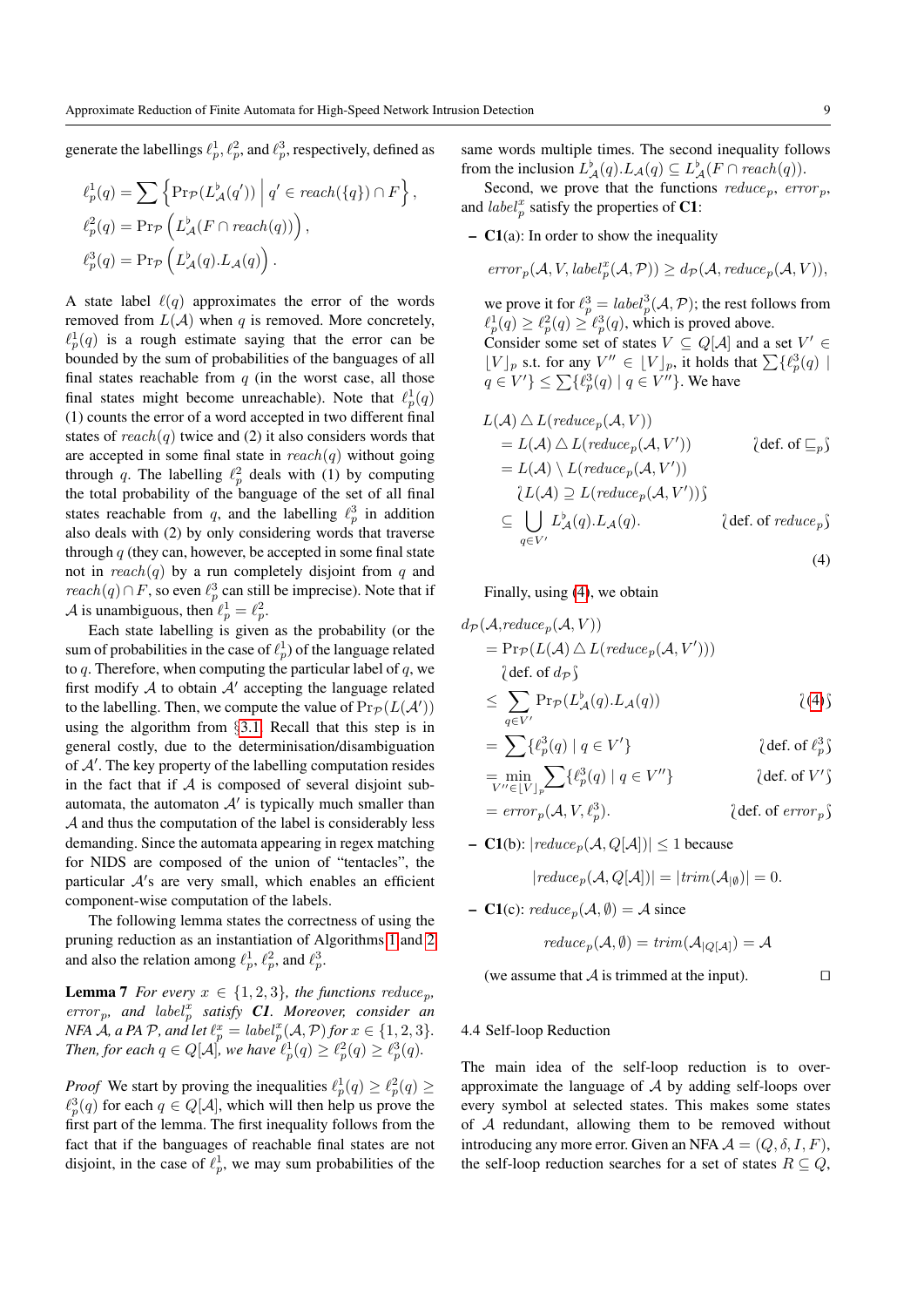which will have self-loops added, and removes other transitions leading out of these states, making some states unreachable. The unreachable states are then removed.

Formally, let  $sl(\mathcal{A}, R)$  be the NFA  $(Q \cup \{s\}, \delta', I, F \cup$  $\{s\}$ ) where  $s \notin Q$  and the transition function  $\delta'$  is defined such that  $\delta'(s, a) = \{s\}$  and, for all states  $p \in Q$ and symbols  $a \in \Sigma$ ,  $\delta'(p, a) = (\delta(p, a) \setminus R) \cup \{s\}$ if  $\delta(p, a) \cap R \neq \emptyset$  and  $\delta'(p, a) = \delta(p, a)$  otherwise. Similarly to the pruning reduction, the natural decision problem corresponding to the self-loop reduction is also PSPACE-complete.

Lemma 8 *Consider an NFA* A*, a PA* P*, a bound on the number of states*  $n \in \mathbb{N}$ *, and an error bound*  $\epsilon \in \langle 0, 1 \rangle$ *. It is PSPACE-complete to determine whether there exists a subset of states*  $R \subseteq Q[A]$  *of size*  $|R| = n$  *such that*  $d_{\mathcal{P}}(\mathcal{A}, sl(\mathcal{A}, R)) \leq \epsilon.$ 

*Proof* Membership in PSPACE can be proved in the same way as in the proof of Lemma [6.](#page-7-0)

PSPACE-hardness: We reduce from the PSPACEcomplete problem of checking universality of an NFA  $\mathcal{A} =$  $(Q, \delta, I, F)$ . First, we check whether  $I[A] \neq \emptyset$ . We have that  $L(\mathcal{A}) = \Sigma^*$  iff there exists a set of states  $R \subseteq Q$  of the size  $|R| = |Q|$  such that  $d_{\mathcal{P}_{Exp}}(\mathcal{A}, sl(\mathcal{A}, R)) \leq 0$  (note that this means that a self-loop is added to every state of  $A$ ).

The required functions in the error- and size-driven reduction algorithms are instantiated in the following way (the subcript sl stands for *self-loop*):

$$
reduce_{sl}(A, V) = trim(sl(A, V)),
$$
  
error<sub>sl</sub>(A, V, l) =  $\sum \{ \ell(q) \mid q \in \min ([V]_{sl}) \},$ 

where  $|V|_{sl}$  is defined in a similar manner as  $|V|_p$  in the previous section (using a partial order  $\mathcal{F}_{sl}$  defined similarly to  $\mathcal{L}_p$ ; the difference is that in this case, the order  $\mathcal{L}_{sl}$  has a single minimal element, though).

The functions  $label_{sl}^1, label_{sl}^2$ , and  $label_{sl}^3$  compute the state labellings  $\ell_{sl}^1$ ,  $\ell_{sl}^2$ , and  $\ell_{sl}^3$  for an NFA A and a PA  $P$ , which are defined as follows:

$$
\ell_{sl}^1(q) = weight_{\mathcal{P}}(L_{\mathcal{A}}^{\flat}(q)),
$$
  
\n
$$
\ell_{sl}^2(q) = \Pr_{\mathcal{P}}(L_{\mathcal{A}}^{\flat}(q). \Sigma^*),
$$
  
\n
$$
\ell_{sl}^3(q) = \ell_{sl}^2(q) - \Pr_{\mathcal{P}}(L_{\mathcal{A}}^{\flat}(q). L_{\mathcal{A}}(q)).
$$

In the definitions above, the function  $weight_{\mathcal{D}}(w)$  for a PA  $\mathcal{P} = (\alpha, \gamma, {\{\mathbf{\Delta}_a\}_{a \in \Sigma}})$  and a word  $w \in \Sigma^*$  is defined as weight $p(w) = \alpha^{\top} \cdot \Delta_w \cdot 1$  (i.e., similarly as  $Pr_{\mathcal{P}}(w)$ ) but with the final weights  $\gamma$  discarded), and  $weight_{\mathcal{P}}(L)$  for  $L \subseteq \Sigma^*$  is defined as  $weight_{\mathcal{P}}(L) = \sum_{w \in L} weight_{\mathcal{P}}(w)$ .

Intuitively, the state labelling  $\ell_{sl}^1(q)$  computes the probability that  $q$  is reached from an initial state, so if  $q$ is pumped up with all possible word endings, this is the

maximum possible error introduced by the added word endings. This has the following sources of imprecision: (1) the probability of some words may be included twice, e.g., when  $L^{\flat}_{\mathcal{A}}(q) = \{a, ab\}$ , the probabilities of all words from  $\{ab\}\,\mathcal{L}^*$  are included twice in  $\ell_{sl}^1(q)$  because  $\{ab\}\_\Sigma^* \subseteq \{a\}\_\Sigma^*$ , and (2)  $\ell_{sl}^1(q)$  can also contain probabilities of words already accepted on a run traversing q. The state labelling  $\ell_{sl}^2$  deals with (1) by considering the probability of the language  $L^{\flat}_{\mathcal{A}}(q)$ .  $\Sigma^*$ , and  $\ell^3_{sl}$  deals also with (2) by subtracting from the result of  $\ell_{sl}^2$  the probabilities of the words that pass through  $q$  and are accepted.

The computation of the state labellings for the self-loop reduction is done in a similar way as the computation of the state labellings for the pruning reduction (cf. §[4.3\)](#page-7-1). For a computation of  $weight_{\mathcal{P}}(L)$  one can use the same algorithm as for  $Pr_{\mathcal{P}}(L)$ , only the final vector for PA  $\mathcal{P}$  is set to 1. The correctness of Algorithms [1](#page-6-0) and [2](#page-6-2) when instantiated using the self-loop reduction is stated in the following lemma.

**Lemma 9** *For every*  $x \in \{1, 2, 3\}$ *, the functions reduce*<sub>sl</sub>*,* error<sub>sl</sub>, and label<sup>x</sup><sub>sl</sub> satisfy **C1***. Moreover, consider an NFA A*, *a PA P*, *and let*  $\ell_{sl}^x$  = *label*<sup>*x*</sup><sub>*sl</sub>*(*A, P*) *for*  $x \in$ </sub>  ${1, 2, 3}$ *. Then, for each*  $q \in Q[A]$ *, we have*  $\ell_{sl}^1(q) \geq$  $\ell_{sl}^2(q) \geq \ell_{sl}^3(q)$ .

*Proof* First, we prove the inequalities  $\ell_{sl}^1(q) \geq \ell_{sl}^2(q) \geq$  $\ell_{sl}^3(q)$  for each  $q \in Q[A]$ , which we then use to prove the first part of the lemma. We start with the equality  $weight_{\mathcal{P}}(w) = \Pr_{\mathcal{P}}(w.\Sigma^*)$ , which follows from the fact that for each state  $p$  of  $P$  the sum of probabilities of all words, when considering p as the only initial state of  $P$ , is 1. Then, we obtain the equality

$$
\sum_{w \in L^{\flat}_{\mathcal{A}}(q)} weight_{\mathcal{P}}(w) = \sum_{w \in L^{\flat}_{\mathcal{A}}(q)} Pr_{\mathcal{P}}(w.\mathcal{L}^*),
$$

which, in turn, implies

$$
\ell_{sl}^{1}(q) = weight_{\mathcal{P}}(L_{\mathcal{A}}^{b}(q)) = \sum_{w \in L_{\mathcal{A}}^{b}(q)} \Pr_{\mathcal{P}}(w.\Sigma^{*})
$$
  
\n
$$
\geq \Pr_{\mathcal{P}}(L_{\mathcal{A}}^{b}(q).\Sigma^{*}) = \ell_{sl}^{2}(q).
$$
\n(5)

For example, for  $L^{\flat}_{\mathcal{A}}(q) = \{w, wa\}$  where  $w \in \Sigma^*$  and  $a \in \Sigma$ , we have

$$
weight_{\mathcal{P}}(L_{\mathcal{A}}^{b}(q)) = weight_{\mathcal{P}}(\{w, wa\})
$$
  
= weight\_{\mathcal{P}}(w) + weight\_{\mathcal{P}}(wa) (6)  
= Pr\_{\mathcal{P}}(w.\Sigma^{\*}) + Pr\_{\mathcal{P}}(wa.\Sigma^{\*}),

while

$$
\Pr_{\mathcal{P}}\left(L_{\mathcal{A}}^{b}(q).\Sigma^{*}\right) = \Pr_{\mathcal{P}}\left(\{w, wa\}.\Sigma^{*}\right) = \Pr_{\mathcal{P}}\left(w.\Sigma^{*}\right).
$$

The inequality  $\ell_{sl}^2 \geq \ell_{sl}^3$  holds trivially.

Second, we prove that the functions  $reduce_{sl}$ , error  $_{sl}$ , and  $label_{sl}^{x}$  satisfy the properties of C1: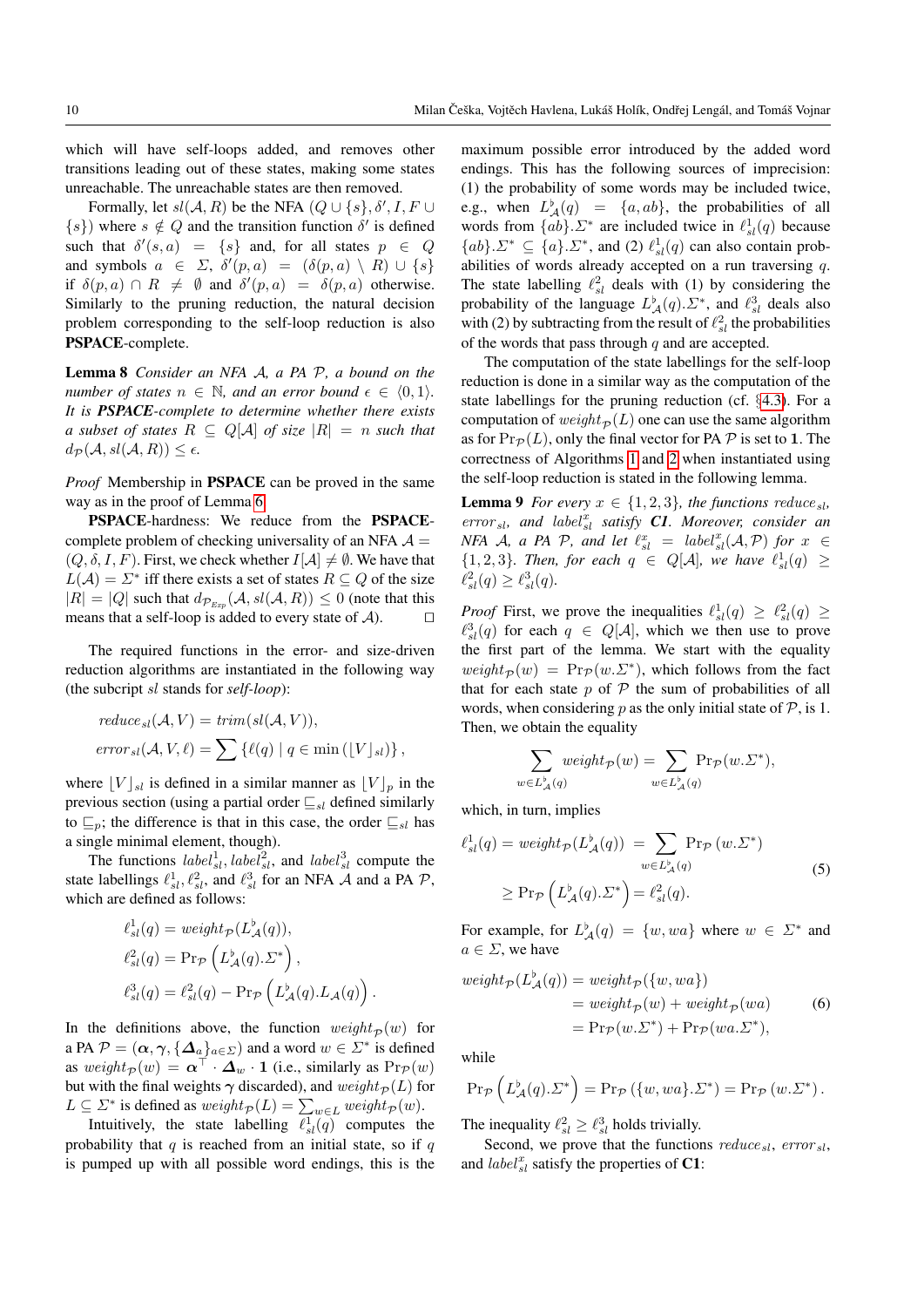- C1(a): To show that  $error_{sl}(A, V, label_{sl}^{x}(A, P)) \ge$  $d_P(A, reduce_{sl}(A, V))$ , we prove that the inequality holds for  $\ell_{sl}^3 = label_{sl}^3(\mathcal{A}, \mathcal{P})$ ; the rest follows from  $\ell_{sl}^1(q) \geq \ell_{sl}^2(q) \geq \ell_{sl}^3(q)$  proved above. Consider some set of states  $V \subseteq Q[A]$  and the set  $V' = \min([V]_{sl})$ . We can estimate the symmetric difference of the languages of the original and the reduced automaton as

<span id="page-10-0"></span>
$$
L(\mathcal{A}) \triangle L(reduce_{sl}(\mathcal{A}, V))
$$
  
= L(\mathcal{A}) \triangle L(reduce\_{sl}(\mathcal{A}, V')) \t (def. of  $\sqsubseteq_{sl}$ )  
= L(reduce\_{sl}(\mathcal{A}, V')) \setminus L(\mathcal{A})  
\t (L(\mathcal{A}) \subseteq L(reduce\_{sl}(\mathcal{A}, V'))  
\t \subseteq \bigcup\_{q \in V'} L\_{\mathcal{A}}^{b}(q). \Sigma^{\*} \setminus \bigcup\_{q \in V'} L\_{\mathcal{A}}^{b}(q). L\_{\mathcal{A}}(q).  
\t (7)  
\t (def. of reduce<sub>sl</sub>)

(def. of reduce<sub>sl</sub>)<br>The last inclusion holds because  $sl(A, V)$  adds selfloops to the states in  $V$ , so the newly accepted words are for sure those that traverse through  $V$ , and they are for sure not those that could be accepted by going through  $V$ before the reduction (but they could be accepted without touching  $V$ , hence the inclusion). We can estimate the probabilistic distance of A and  $reduce_{sl}(A, V)$  as

 $d_{\mathcal{P}}(\mathcal{A}, reduce_{sl}(\mathcal{A}, V))$ 

$$
\leq \Pr_{\mathcal{P}}\left(\bigcup_{q\in V'} L^{\flat}_{\mathcal{A}}(q). \Sigma^{*} \setminus \bigcup_{q\in V'} L^{\flat}_{\mathcal{A}}(q). L_{\mathcal{A}}(q)\right) \langle (7)\rangle
$$
  

$$
\leq \Pr_{\mathcal{P}}\left(\bigcup_{q\in V'} \left(L^{\flat}_{\mathcal{A}}(q). \Sigma^{*} \setminus L^{\flat}_{\mathcal{A}}(q). L_{\mathcal{A}}(q)\right)\right)
$$

 $\gamma$  properties of union and set difference $\gamma$ 

$$
\leq \sum_{q \in V'} \Pr_{\mathcal{P}} \left( L^{\flat}_{\mathcal{A}}(q). \Sigma^* \setminus L^{\flat}_{\mathcal{A}}(q). L_{\mathcal{A}}(q) \right)
$$

 $\lambda$ union bound

$$
= \sum_{q \in V'} \left( \Pr_{\mathcal{P}} \left( L^{\flat}_{\mathcal{A}}(q). \Sigma^* \right) - \Pr_{\mathcal{P}} \left( L^{\flat}_{\mathcal{A}}(q). L_{\mathcal{A}}(q) \right) \right)
$$

{prop. of Pr and the fact that  $L^{\flat}_{\mathcal{A}}(q)$ .  $L_{\mathcal{A}}(q) \subseteq L^{\flat}_{\mathcal{A}}(q)$ .  $\Sigma^*$  }

$$
= \sum \{ \ell_{sl}^3(q) \mid q \in \min(|V|_{sl}) \}
$$
  
(def. of  $\ell_{sl}^3$  and V')  

$$
= error_{sl}(\mathcal{A}, V, \ell_{sl}^3).
$$
 (8)

- C1(b):  $|reduce_{sl}(A, Q[A])| \leq 1$  because, from the definition,  $|reduce_{sl}(A, Q[A])| = |trim(sl(A, Q[A]))| \leq$ 1.
- **C1**(c):  $reduce_{sl}(A, \emptyset) = A$  since

$$
reduce_{sl}(\mathcal{A}, \emptyset) = trim(sl(\mathcal{A}, \emptyset)) = \mathcal{A}
$$

(we assume that  $A$  is trimmed at the input).  $\Box$ 

# 5 Reduction of NFAs in Network Intrusion Detection Systems

We have implemented our approach in a Python prototype named APPREAL (APProximate REduction of Automata and Languages)<sup>[6](#page-10-1)</sup> and evaluated it on the use case of network intrusion detection using SNORT [\[48\]](#page-15-0), a popular open source NIDS. The version of APPREAL used for the evaluation in the current paper is available as an artifact [\[52\]](#page-15-26) for the TACAS'18 artifact virtual machine [\[20\]](#page-14-21).

# 5.1 Network Traffic Model

The reduction we describe in this paper is driven by a probabilistic model representing a distribution over the words from  $\Sigma^*$ , and the formal guarantees are also wrt this model. We use *learning* to obtain a model of network traffic over the 8-bit ASCII alphabet at a given network point. Our model is created from several gigabytes of network traffic from a measuring point of the CESNET Internet provider connected to a 100 Gbps backbone link (unfortunately, we cannot provide the traffic dump since it may contain sensitive data).

Learning a PA representing the network traffic faithfully is hard. The PA cannot be too specific—although the number of different packets that can occur is finite, it is still extremely large (a conservative estimate assuming the most common scenario Ethernet/IPv4/TCP would still yield a number over  $2^{10,000}$ ). If we assigned non-zero probabilities only to the packets from the dump (which are less than  $2^{20}$ ), the obtained model would completely ignore virtually all packets that might appear on the network, and, moreover, the model would also be very large (millions of states), making it difficult to use in our algorithms. A generalization of the obtained traffic is therefore needed.

A natural solution is to exploit results from the area of PA learning, such as [\[10,](#page-14-22) [49\]](#page-15-27). Indeed, we experimented with the use of ALERGIA [\[10\]](#page-14-22), a learning algorithm that constructs a PA from a prefix tree (where edges are labelled with multiplicities) by merging nodes that are "similar." The automata that we obtained were, however, *too* general. In particular, the constructed automata destroyed the structure of network protocols—the merging was too permissive and the generalization merged distant states, which introduced loops over a very large substructure in the automaton (such a case usually does not correspond to the design of network protocols). As a result, the obtained PA more or less represented the Poisson distribution, having essentially no value for us.

<span id="page-10-1"></span><sup>6</sup> [https://github.com/vhavlena/appreal/tree/](https://github.com/vhavlena/appreal/tree/tacas18) [tacas18](https://github.com/vhavlena/appreal/tree/tacas18)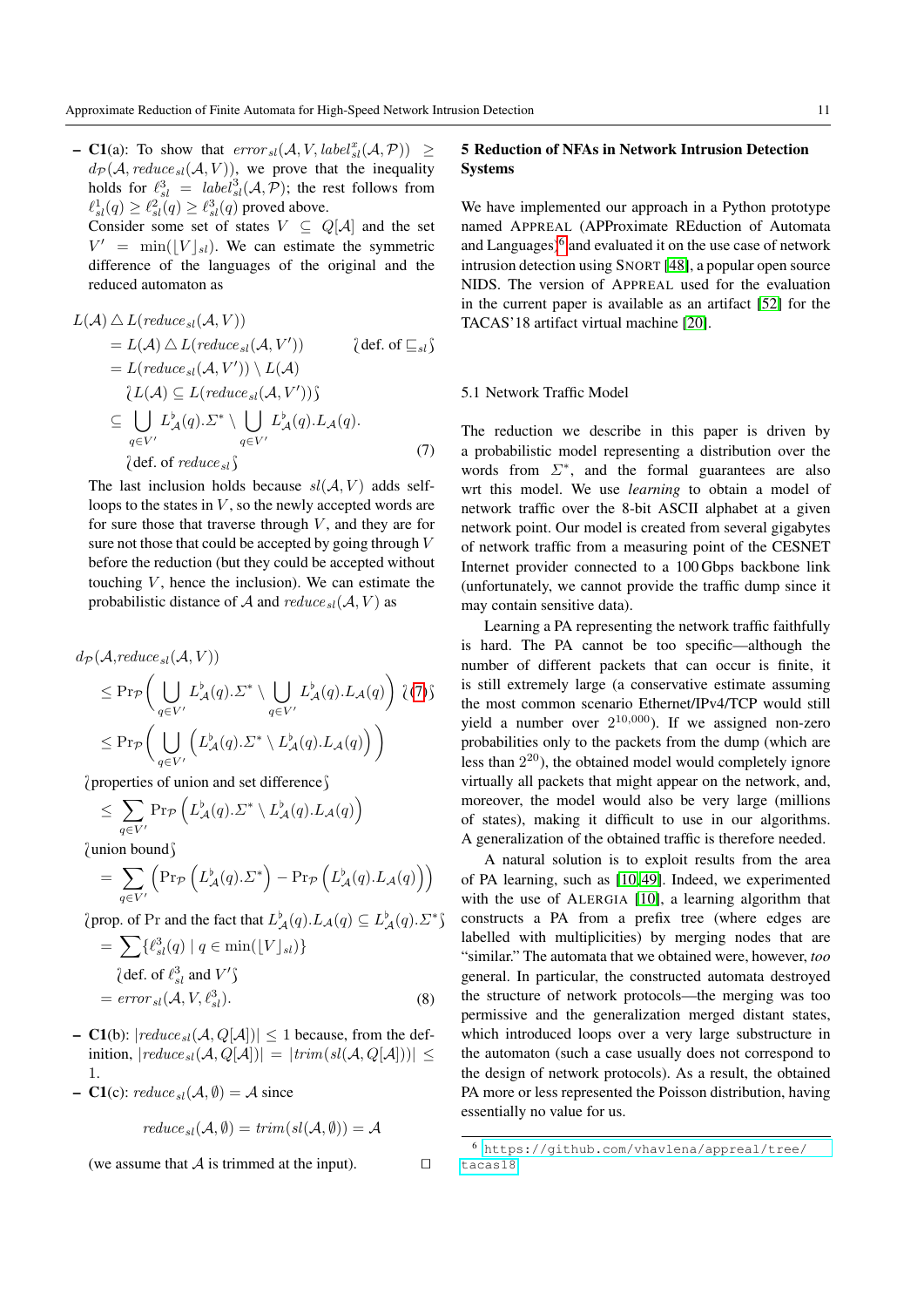In §[5.2,](#page-11-0) we focus on the detection of malicious traffic transmitted over HTTP. We take advantage of this fact and create a PA representing the traffic while taking into account the structure of HTTP. We start by manually creating a DFA that represents the high-level structure of HTTP. Then, we proceed by feeding 34,191 HTTP packets from our sample into the DFA, at the same time taking notes about how many times every state is reached and how many times every transition is taken. The resulting PA  $\mathcal{P}_{HTTP}$  (of 52 states) is then constructed from the DFA and the labels in the obvious way.

The described method yields automata that are much better than those obtained using ALERGIA in our experiments. A disadvantage of the method is that it is only semiautomatic—the basic DFA needed to be provided by an expert. We have yet to find an algorithm that would suit our needs for learning more general network traffic.

# <span id="page-11-0"></span>5.2 Evaluation

We start this section by introducing the experimental setting, namely, the integration of our reduction techniques into the tool chain implementing efficient regex matching, the concrete settings of APPREAL, and the evaluation environment. Afterwards, we discuss the results evaluating the quality of the obtained approximate reductions as well as of the provided error bounds. Finally, we present the performance of our approach and discuss its key aspects. We selected the most interesting results demonstrating the potential as well as the limitations of our approach.

General setting. SNORT detects malicious network traffic based on *rules* that contain *conditions*. The conditions take into consideration, among others, network addresses, ports, or Perl compatible regular expressions (PCREs) that the packet payload should match. In our evaluation, we select a subset of SNORT rules, extract the PCREs from them, and use NETBENCH [\[43\]](#page-15-14) to transform them into a single NFA  $\mathcal{A}$ . Before applying APPREAL, we use the state-of-the-art NFA reduction tool REDUCE [\[36\]](#page-15-28) to reduce A. REDUCE performs a language-preserving reduction of A using advanced variants of simulation [\[35\]](#page-15-20) (in the experiment reported in Table [3,](#page-13-0) we skip the use of REDUCE at this step as discussed later in the performance evaluation). The automaton  $A^{RED}$ obtained as the result of REDUCE is the input of APPREAL, which performs one of the approximate reductions from §[4](#page-5-2) wrt the traffic model  $\mathcal{P}_{HTTP}$ , yielding  $\mathcal{A}^{APP}$ . After the approximate reduction, we, one more time, use REDUCE and obtain the result  $A'$ .

Settings of APPREAL. In the use case of NIDS prefiltering, it may be important to never introduce a false negative, i.e., to never drop a malicious packet. Therefore, we focus our evaluation on the *self-loop reduction* (§[4.4\)](#page-8-1).

In particular, we use the state labelling function  $label_{sl}^2$ , since it provides a good trade-off between the precision and the computational demands (recall that the computation of *label*<sup>2</sup><sub>sl</sub> can exploit the "tentacle" structure of the NFAs we work with). We give more attention to the *size-driven reduction* (§[4.1\)](#page-6-3) since, in our setting, a bound on the available FPGA resources is typically given and the task is to create an NFA with the smallest error that fits inside. The order  $\preceq_{\mathcal{A},\ell_{sl}^2}$  over states used in §[4.1](#page-6-3) and §[4.2](#page-6-4) is defined as  $s \preceq_{\mathcal{A}, \ell_{sl}^2} s' \Leftrightarrow \ell_{sl}^2(s) \leq \ell_{sl}^2(s').$ 

Evaluation environment. All experiments ran on a 64-bit LINUX DEBIAN workstation with the Intel Core(TM) i5- 661 CPU running at 3.33 GHz with 16 GiB of RAM.

Description of tables. In the caption of every table, we provide the name of the input file (in the directory regexps/tacas18/ of the repository of APPREAL) with the selection of SNORT regexes used in the particular experiment, together with the type of the reduction (sizeor error-driven). All reductions are over-approximating (self-loop reduction). We further provide the size of the input automaton  $|\mathcal{A}|$ , the size after the initial processing by REDUCE ( $|A^{RED}|$ ), and the time of this reduction  $(time(REDUCE))$ . Finally, we list the times of computing the state labelling  $label_{sl}^2$  on  $\mathcal{A}^{\text{RED}}$  ( $time(label_{sl}^2)$ ), the exact probabilistic distance  $(time(Exact))$ , and also the number of *look-up tables* ( $LUTs(\mathcal{A}^{\text{RED}})$ ) consumed on the targeted FPGA (Xilinx Virtex 7 H580T) when  $A^{RED}$  was synthesized (more on this in §[5.3\)](#page-13-1). The meaning of the columns in the tables is the following:

- $k/\epsilon$  is the parameter of the reduction. In particular, k is used for the size-driven reduction and denotes the desired reduction ratio  $k = \frac{n}{|A^{RED}|}$  for an input NFA  $A^{RED}$  and the desired size of the output n. On the other hand,  $\epsilon$  is the desired maximum error on the output for the error-driven reduction.
- $|\mathcal{A}^{\text{APP}}|$  shows the number of states of the automaton  $\mathcal{A}^{\text{APP}}$ after the reduction by APPREAL and the time the reduction took (we omit it when it is not interesting).
- $|\mathcal{A}'|$  contains the number of states of the NFA  $\mathcal{A}'$  obtained after applying REDUCE on  $A^{APP}$  and the time used by REDUCE at this step (omitted when not interesting).
- **Error bound** shows the estimation of the error of  $A'$ as determined by the reduction itself, i.e., it is the probabilistic distance computed by the corresponding function error from §[4.](#page-5-2)
- **Exact error** contains the values of  $d_{P_{HTTP}}(\mathcal{A}, \mathcal{A}')$  that we computed *after* the reduction in order to evaluate the precision of the result given in Error bound. The computation of this value is very expensive  $(time(Exact))$  since it inherently requires determinisation of the whole automaton  $A$ . We do not provide it in Table [3](#page-13-0) (presenting the results for the automaton  $A_{\text{bd}}$  with 1,352 states) be-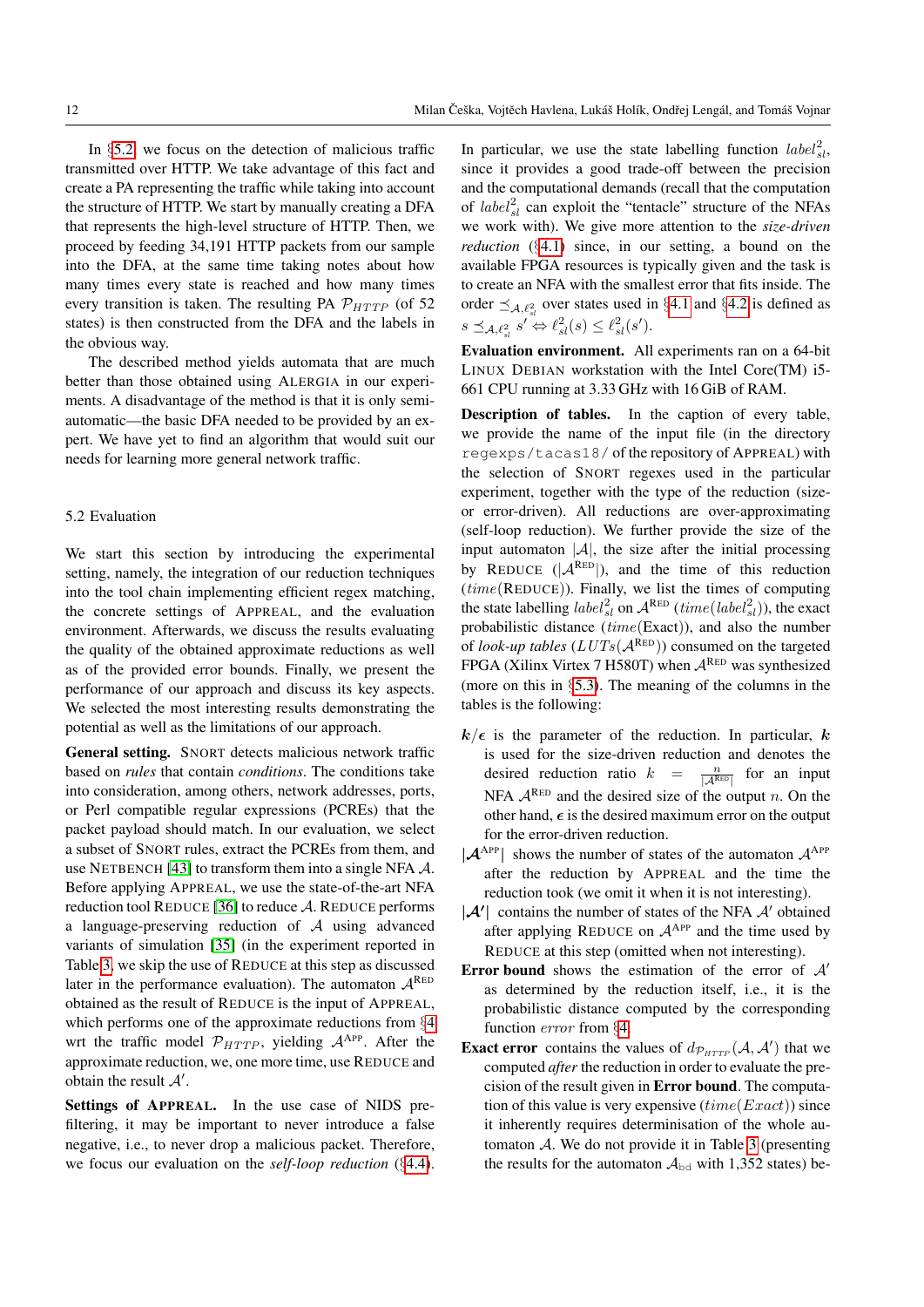<span id="page-12-0"></span>Table 1: Results for the <code>http-malicious</code> regex,  $|\mathcal{A}_{\text{mal}}| = 249$ ,  $|\mathcal{A}_{\text{mal}}^{\text{RED}}| = 98$ ,  $\mathit{time}(\text{REDUCE}) = 3.5 \text{ s}, \mathit{time}(\mathit{label}^2_{sl}) = 16$ 38.7 s,  $time(\text{Exact}) = 3.8{\text -}6.5 \text{ s}$ , and  $LUTs(\mathcal{A}_{\text{mal}}^{\text{RED}}) = 382$ .

(a) size-driven reduction

| $\boldsymbol{k}$ | $ \mathcal{A}_{\text{\tiny{mal}}}^{\text{APP}} $ $ \mathcal{A}_{\text{\tiny{mal}}}^{\prime} $ | Error<br>bound | <b>Exact</b><br>error | <b>Traffic</b><br>error | <b>LUTs</b>              |
|------------------|-----------------------------------------------------------------------------------------------|----------------|-----------------------|-------------------------|--------------------------|
|                  | $0.1$   9 (0.65 s) 9 (0.4 s) 0.0704                                                           |                | 0.0704                | 0.0685                  |                          |
|                  | $0.2 \mid 19(0.66 s)$ 19 (0.5 s) 0.0677                                                       |                | 0.0677                | 0.0648                  | $\overline{\phantom{0}}$ |
| $0.3 \perp$      | $29(0.69 s)$ $26(0.9 s)$ $0.0279$                                                             |                | 0.0278                | 0.0598                  | 154                      |
|                  | $0.4$   39 (0.68 s) 36 (1.1 s) 0.0032                                                         |                | 0.0032                | 0.0008                  | $\overline{\phantom{0}}$ |
|                  | $0.5$   49 (0.68 s) 44 (1.4 s) 2.8e-05                                                        |                | 2.8e-05 4.1e-06       |                         |                          |
|                  | $0.6$   58 (0.69 s) 49 (1.7 s) 8.7e-08 8.7e-08 0.0                                            |                |                       |                         | 224                      |
|                  | $0.8$   78 (0.69 s) 75 (2.7 s) 2.4e-17 2.4e-17 0.0                                            |                |                       |                         | 297                      |

cause the determinisation ran out of memory (the step is not required in the reduction process).

- Traffic error shows the error that we obtained when compared  $A'$  with  $A$  on an HTTP traffic sample, in particular the ratio of packets misclassified by  $A'$  to the total number of packets in the sample (242,468). Comparing Exact error with Traffic error gives us a feedback about the fidelity of the traffic model  $\mathcal{P}_{HTTP}$ . We note that there are no guarantees on the relationship between Exact error and Traffic error.
- LUTs is the number of LUTs consumed by  $A'$  when synthesized into the target FPGA. Hardware synthesis is a costly step, therefore we provide this value only for selected interesting NFAs.

#### *5.2.1 Approximation errors*

Table [1](#page-12-0) presents the results of the self-loop reduction for the NFA  $A_{\text{mal}}$  describing regexes from http-malicious. We can observe that the differences between the upper bounds on the probabilistic distance and its real value are negligible (typically in the order of  $10^{-4}$  or less). We can also see that the probabilistic distance agrees with the traffic error. This indicates a good quality of the traffic model employed in the reduction process. Further, we can see that our approach can provide useful trade-offs between the reduction error and the reduction factor. Finally, Table [1b](#page-12-0) shows that a significant reduction is obtained when the error threshold  $\epsilon$  is increased from 0.04 to 0.07.

Table [2](#page-12-1) presents the results of the size-driven selfloop reduction for NFA  $A_{\text{att}}$  describing http-attacks regexes. We can observe that the error bounds provide again a very good approximation of the real probabilistic distance. On the other hand, the difference between the probabilistic distance and the traffic error is larger than that for  $\mathcal{A}_{\text{mal}}$ . Since all experiments use the same probabilistic automaton and the same traffic, this discrepancy is accounted to the different set of packets that are incorrectly accepted by  $A_{\text{att}}^{\text{RED}}$ . If the probability of these packets is adequately captured in the traffic model, the difference between the

(b) error-driven reduction

| $\epsilon$ | APP | $ \mathcal{A}'_{\dots} $ | Error<br>bound | Exact<br>error | Traffic<br>error |
|------------|-----|--------------------------|----------------|----------------|------------------|
| 0.08       | 3   | 3                        | 0.0724         | 0.0724         | 0.0720           |
| 0.07       | 4   | 4                        | 0.0700         | 0.0700         | 0.0683           |
| 0.04       | 35  | 32                       | 0.0267         | 0.0212         | 0.0036           |
| 0.02       | 36  | 33                       | 0.0105         | 0.0096         | 0.0032           |
| 0.001      | 41  | 38                       | 0.0005         | 0.0005         | 0.0003           |
| 1e-04      | 47  | 41                       | 7.7e-05        | 7.7e-05        | $1.2e-0.5$       |
| $1e-0.5$   | 51  | 47                       | 6.6e-06        | 6.6e-06        | 0.0              |

<span id="page-12-1"></span>Table 2: Results for the http-attacks regex, size-driven reduction,  $|\mathcal{A}_{\text{att}}| = 142$ ,  $|\mathcal{A}_{\text{att}}^{\text{RED}}| = 112$ ,  $\text{time}(\text{REDUCE}) =$ 7.9 s,  $time(label_{sl}^2) = 28.3$  min,  $time(Exact) = 14.0$ 16.4 min.

| k   | $ \mathcal{A}_\text{a++}^\text{APP} $ | $ \mathcal{A}'_{\mathsf{a}++} $ | Error<br>bound | Exact<br>error | Traffic<br>error |
|-----|---------------------------------------|---------------------------------|----------------|----------------|------------------|
| 0.1 | 11(1.1s)                              | 5(0.4s)                         | 1.0            | 0.9972         | 0.9957           |
| 0.2 | 22(1.1s)                              | 14(0.6s)                        | 1.0            | 0.8341         | 0.2313           |
| 0.3 | 33(1.1s)                              | 24(0.7s)                        | 0.081          | 0.0770         | 0.0067           |
| 0.4 | 44(1.1s)                              | 37(1.6s)                        | 0.0005         | 0.0005         | 0.0010           |
| 0.5 | 56(1.1s)                              | 49 $(1.2s)$                     | $3.3e-06$      | $3.3e-06$      | 0.0010           |
| 0.6 | 67(1.1s)                              | 61(1.9s)                        | $1.2e-09$      | $1.2e-09$      | 8.7e-05          |
| 0.7 | 78 (1.1s)                             | 72(2.4s)                        | $4.8e-12$      | 4.8e-12        | $1.2e-0.5$       |
| 0.9 | 100(1.1s)                             | 93 (4.7s)                       | $3.7e-16$      | $1.1e-15$      | 0.0              |

distance and the traffic error is small and vice versa. This also explains an even larger difference in Table [3](#page-13-0) (presenting the results for  $A_{\text{bd}}$  constructed from http-backdoor regexes) for  $k \in \langle 0.2, 0.4 \rangle$ . Here, the traffic error is very small and caused by a small set of packets (approx. 70), whose probability is not correctly captured in the traffic model. Despite this problem, the results clearly show that our approach still provides significant reductions while keeping the traffic error small: about a 5-fold reduction is obtained for the traffic error 0.03 % and a 10-fold reduction is obtained for the traffic error 6.3 %. We discuss the practical impact of such a reduction in §[5.3.](#page-13-1)

#### *5.2.2 Performance of the approximate reduction*

In all our experiments (Tables  $1-3$ ), we can observe that the most time-consuming step of the reduction process is the computation of state labellings (it takes at least 90 % of the total time). The crucial observation is that the structure of the NFAs fundamentally affects the performance of this step. Although after REDUCE, the size of  $A_{\text{mal}}$  is very similar to the size of  $A_{\text{att}}$ , computing  $label_{sl}^2$  takes more time (28.3 min vs. 38.7 s). The key reason behind this slowdown is the determinisation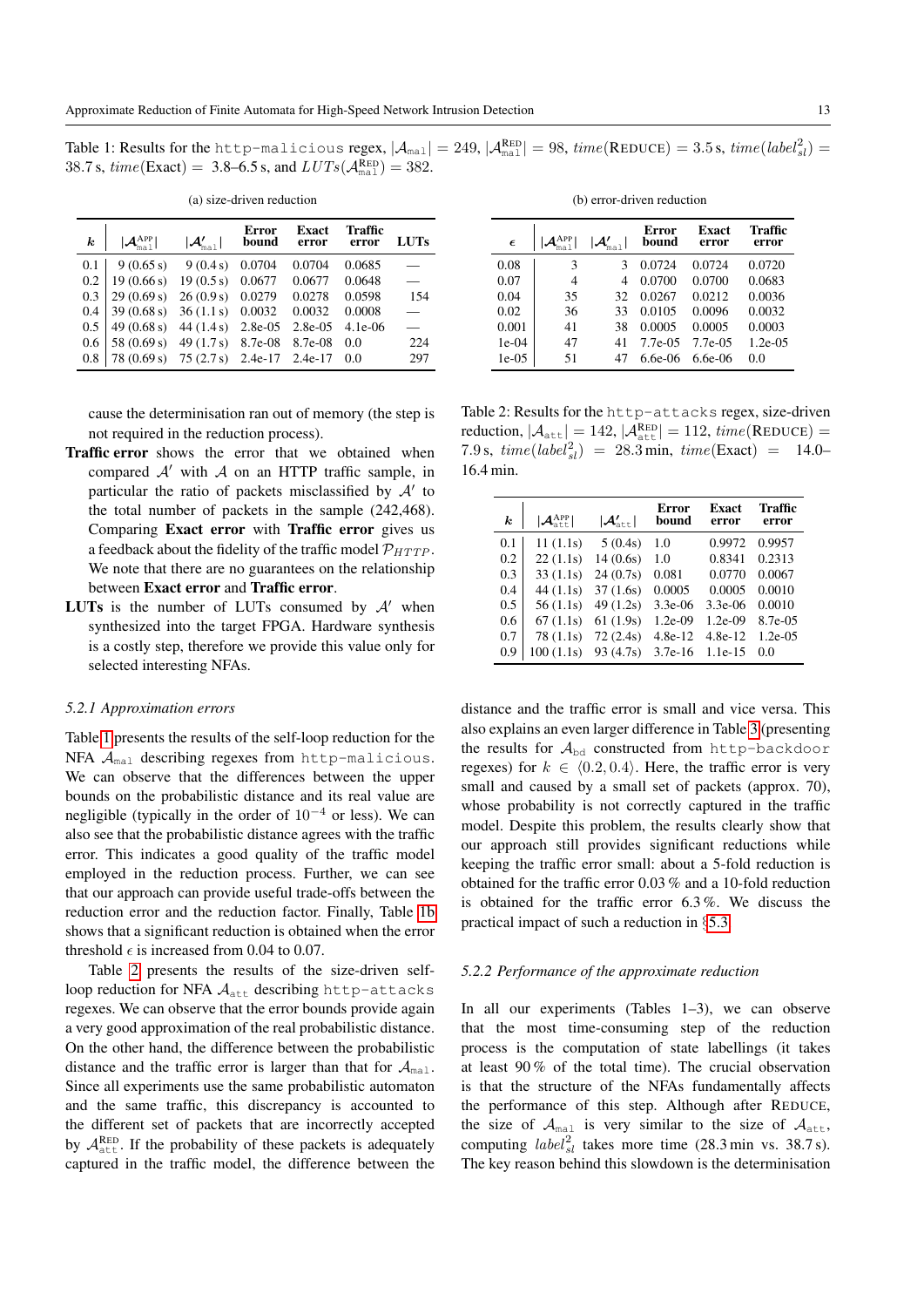(or alternatively disambiguation) process required by the product construction underlying the state labelling computation (cf.  $\S 4.4$ ). For  $\mathcal{A}_{\text{att}}$ , the process results in a significantly larger product when compared to the product for  $A_{\text{mal}}$ . The size of the product directly determines the time and space complexity of solving the linear equation system required for computing the state labelling.

As explained in §[4,](#page-5-2) the computation of the state labelling  $label_{sl}^2$  can exploit the "tentacle" structure of the NFAs appearing in NIDSes and thus can be done component-wise. On the other hand, our experiments reveal that the use of REDUCE typically breaks this structure and thus the component-wise computation cannot be effectively used. For the NFA  $A_{\text{mal}}$ , this behaviour does not have any major performance impact as the determinisation leads to a moderate-sized automaton and the state labelling computation takes less than 40 s. On the other hand, this behaviour has a dramatic effect for the NFA  $A_{\text{att}}$ . By disabling the initial application of REDUCE and thus preserving the original structure of  $A_{\text{att}}$ , we were able to speed up the state label computation from 28.3 min to 1.5 min. Note that other steps of the approximate reduction took a similar time as before disabling REDUCE and also that the trade-offs between the error and the reduction factor were similar. Surprisingly, disabling REDUCE caused that the computation of the exact probabilistic distance became computationally infeasible because the determinisation ran out of memory.

Due to the size of the NFA  $A_{\text{bd}}$ , the impact of disabling the initial application of REDUCE is even more fundamental. In particular, computing the state labelling took only 19.9 min, in contrast to running out of memory when the REDUCE is applied in the first step (therefore, the input automaton is not processed by REDUCE in Table [3;](#page-13-0) we still give the number of LUTs of its reduced version for comparison, though). Note that the size of  $A_{\text{bd}}$  also slows down other reduction steps (the greedy algorithm and the final REDUCE reduction). We can, however, clearly see that computing the state labelling is still the most timeconsuming step of the process.

#### <span id="page-13-1"></span>5.3 The Real Impact in an FPGA-Accelerated NIDS

To demonstrate the practical usefulness and impact of the proposed approximation techniques, we employ the reduced automata in a real use case from the area of HW-accelerated deep packet inspection. We consider the framework of [\[34\]](#page-15-3) implementing a high-speed NIDS pre-filter in an FPGA. The crucial challenge is to obtain a pre-filter with a sufficiently small false positive rate (and no false negatives), while being able to handle the traffic of current networks operating on 100 Gbps and beyond. The implementation of NFAs performing regex matching in FPGAs uses two types of HW

<span id="page-13-0"></span>Table 3: Results for http-backdoor, size-driven reduction,  $|\mathcal{A}_{\text{bd}}| = 1,352$ ,  $\text{time}(\text{label}^2_{\text{sl}}) = 19.9 \text{ min}$ ,  $LUTs(\mathcal{A}_{\text{bd}}^{\text{RED}})=2,266.$ 

| $\boldsymbol{k}$ | $ \mathcal{A}^{\mathrm{APP}}_{\scriptscriptstyle{\mathrm{bad}}} $ | $ \mathcal{A}'_{\text{hol}} $ | Error<br>bound | Traffic<br>error | <b>LUTs</b> |
|------------------|-------------------------------------------------------------------|-------------------------------|----------------|------------------|-------------|
| 0.1              | $135(1.2 \text{ m})$                                              | (2.6 s)<br>8 <sup>8</sup>     | 1.0            | 0.997            | 202         |
| 0.2              | $270(1.2 \text{ m})$                                              | (5.2 s)<br>111                | 0.0012         | 0.0631           | 579         |
| 0.3              | $405(1.2 \text{ m})$                                              | 233<br>(9.8 s)                | $3.4e-08$      | 0.0003           | 894         |
| 0.4              | $540(1.3 \text{ m})$                                              | 351(21.7 s)                   | $1.0e-12$      | 0.0003           | 1,063       |
| 0.5              | $676(1.3 \text{ m})$                                              | 473 $(41.8 s)$                | $1.2e-17$      | 0.0              | 1,249       |
| 0.7              | $946(1.4 \text{ m})$                                              | $739(2.1 \text{ m})$          | $8.3e-30$      | 0.0              | 1,735       |
| 0.9              | 1216(1.5 m)                                                       | 983 (5.6m)                    | 1.3e-52        | 0.0              | 2,033       |

resources: LUTs, which are used to build the combinational circuit representing the NFA transition function, and flipflops, representing NFA states. In our use case, we omit the analysis of flip-flop consumption because it is always dominated by the LUT consumption.

In our setting, the amount of resources available for the FPGA-based regex matching engine is 15,000 LUTs and the frequency of the engine is 200 MHz using a 32-bitwide data path. As explained in [\[34\]](#page-15-3), the engine containing a single unit (i.e. the single NFA implementation) can achieve the throughput of 6.4 Gbps (200 MHz  $\times$  32 b). Therefore, 16 units are required for the desired link speed of 100 Gbps and 63 units are needed to handle 400 Gbps. With the given amount of LUTs, the size of a single NFA is thus bounded by 937 LUTs (15,000/16) for 100 Gbps and 238 LUTs for 400 Gbps, respectively. These bounds directly limit the complexity of regexes the engine can handle.

We now analyse the resource consumption of the matching engine for two automata, http-backdoor  $(\mathcal{A}_{\text{bd}}^{\text{RED}})$  and http-malicious  $(\mathcal{A}_{\text{mal}}^{\text{RED}})$ , and evaluate the impact of the reduction techniques. Recall that the automata represent two important sets of know network attacks from SNORT [\[48\]](#page-15-0).

- 100 Gbps: For this speed,  $A_{\text{mal}}^{\text{RED}}$  can be used without any approximate reduction as it is small enough (it has 382 LUTs) to fit in the available space. On the other hand,  $A_{\text{bd}}^{\text{RED}}$  without the approximate reduction is way too large to fit (it has 2,266 LUTs and thus at most 6 units fit inside the available space, yielding the throughput of only 38.4 Gbps, which is unacceptable). The column LUTs in Table [3](#page-13-0) shows that using our framework, we are able to reduce  $A_{\text{bd}}^{\text{RED}}$  such that it uses 894 LUTs (for  $k = 0.3$ ), and so all of the 16 needed units fit into the FPGA, yielding the throughput over 100 Gbps and the theoretical error bound of a false positive  $\leq 3.4 \times 10^{-8}$ wrt the network traffic model  $\mathcal{P}_{HTTP}$ .
- 400 Gbps: Regex matching at this speed is extremely challenging. In the case of  $A_{\text{bd}}^{\text{RED}}$ , the reduction  $k = 0.1$ is required to fit 63 units in the available space. As such a reduction has error bound almost 1, this solution is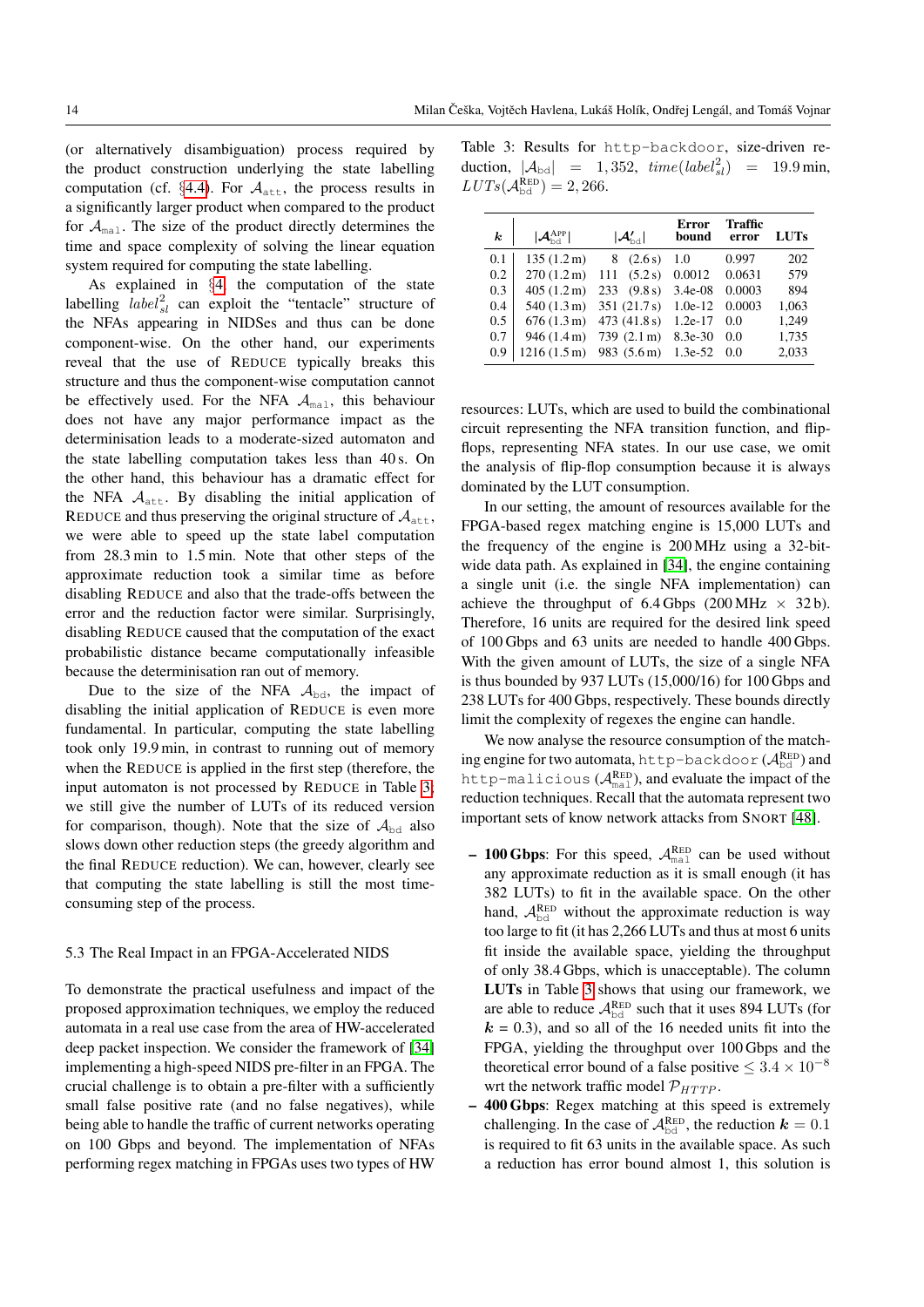not useful due to a prohibitively high false positive rate. The situation is better for  $A_{\text{mal}}^{\text{RED}}$ . In the exact version, at most 39 units can fit inside the FPGA with the maximum throughput of 249.6 Gbps. On the other hand, when using our reduced automata, we are able to place 63 units into the FPGA, each of the size 224 LUTs  $(k = 0.6)$ , and achieve a throughput of over 400 Gbps with the theoretical error bound of a false positive  $\leq 8.7 \times 10^{-8}$ wrt the model  $\mathcal{P}_{HTTP}$ .

# 6 Conclusion

We have proposed a novel approach for approximate reduction of NFAs used in network traffic filtering. Our approach is based on a proposal of a probabilistic distance of the original and reduced automaton using a probabilistic model of the input network traffic, which characterizes the significance of particular packets. We characterized the computational complexity of approximate reductions based on the described distance and proposed a sequence of heuristics allowing one to perform the approximate reduction in an efficient way. Our experimental results are quite encouraging and show that we can often achieve a very significant reduction for a negligible loss of precision. We showed that using our approach, FPGA-accelerated network filtering on large traffic speeds can be applied on regexes of malicious traffic where it could not be applied before.

In the future, we plan to investigate other approximate reductions of the NFAs, maybe using some variant of abstraction from abstract regular model checking [\[7\]](#page-14-23), adapted for the given probabilistic setting. Another important issue for the future is to develop better ways of learning a suitable probabilistic model of the input traffic.

Acknowledgements We thank Jan Kořenek, Vlastimil Košař, and Denis Matoušek for their help with translating regexes into automata and synthesis of FPGA designs, and Martin Žádník for providing us with the backbone network traffic. We thank Stefan Kiefer for helping us proving the PSPACE part of Lemma [1](#page-3-2) and Petr Peringer for testing our artifact. We also thank the anonymous reviewers for their useful comments, which improved the quality of the paper. The work on this paper was supported by the Czech Science Foundation project 16-24707Y, the IT4IXS: IT4Innovations Excellence in Science project (LQ1602), and the FIT BUT internal project FIT-S-17-4014.

### References

- <span id="page-14-8"></span>1. Angluin, D.: Learning regular sets from queries and counterexamples. Inf. Comput. 75(2), 87–106 (1987). DOI 10.1016/ 0890-5401(87)90052-6. URL [http://dx.doi.org/10.](http://dx.doi.org/10.1016/0890-5401(87)90052-6) [1016/0890-5401\(87\)90052-6](http://dx.doi.org/10.1016/0890-5401(87)90052-6)
- <span id="page-14-16"></span>2. Baier, C., Kiefer, S., Klein, J., Klüppelholz, S., Müller, D., Worrell, J.: Markov chains and unambiguous Büchi automata. In: CAV'16, pp. 23–42. Springer (2016)
- <span id="page-14-1"></span>3. Becchi, M., Crowley, P.: A hybrid finite automaton for practical deep packet inspection. In: CoNEXT'07, p. 1. ACM (2007)
- <span id="page-14-2"></span>4. Becchi, M., Crowley, P.: An improved algorithm to accelerate regular expression evaluation. In: ANCS'07, pp. 145–154. ACM (2007)
- <span id="page-14-0"></span>5. Becchi, M., Wiseman, C., Crowley, P.: Evaluating regular expression matching engines on network and general purpose processors. In: Proceedings of the 5th ACM/IEEE Symposium on Architectures for Networking and Communications Systems, ANCS '09, pp. 30–39. ACM (2009)
- <span id="page-14-17"></span>6. Benedikt, M., Lenhardt, R., Worrell, J.: Model checking Markov chains against unambiguous Büchi automata. CoRR abs/1405.4560v2 (2016)
- <span id="page-14-23"></span>7. Bouajjani, A., Habermehl, P., Rogalewicz, A., Vojnar, T.: Abstract regular (tree) model checking. STTT 14(2), 167–191 (2012)
- <span id="page-14-3"></span>8. Brodie, B.C., Taylor, D.E., Cytron, R.K.: A scalable architecture for high-throughput regular-expression pattern matching. In: ISCA'06, pp. 191–202. IEEE Computer Society (2006)
- <span id="page-14-11"></span>9. Bustan, D., Grumberg, O.: Simulation-based minimazation. ACM Trans. Comput. Log. 4(2), 181–206 (2003)
- <span id="page-14-22"></span>10. Carrasco, R.C., Oncina, J.: Learning stochastic regular grammars by means of a state merging method. In: Proceedings of the Second International Colloquium on Grammatical Inference and Applications, ICGI '94, pp. 139–152. Springer-Verlag (1994)
- <span id="page-14-12"></span>11. Champarnaud, J., Coulon, F.: NFA reduction algorithms by means of regular inequalities. Theor. Comput. Sci. 327(3), 241–253 (2004)
- <span id="page-14-4"></span>12. Clark, C.R., Schimmel, D.E.: Efficient reconfigurable logic circuits for matching complex network intrusion detection patterns. In: FPL'03, *Lecture Notes in Computer Science*, vol. 2778, pp. 956–959. Springer (2003)
- <span id="page-14-14"></span>13. Clemente, L.: Büchi automata can have smaller quotients. In: ICALP'11, *Lecture Notes in Computer Science*, vol. 6756, pp. 258–270. Springer (2011)
- <span id="page-14-18"></span>14. Csanky, L.: Fast parallel matrix inversion algorithms. In: 16th Annual Symposium on Foundations of Computer Science, pp. 11– 12 (1975). DOI 10.1109/SFCS.1975.14
- <span id="page-14-15"></span>15. Deza, M.M., Deza, E.: Encyclopedia of Distances. Springer (2009)
- <span id="page-14-13"></span>16. Etessami, K.: A hierarchy of polynomial-time computable simulations for automata. In: CONCUR 2002 - Concurrency Theory, 13th International Conference, Brno, Czech Republic, August 20-23, 2002, Proceedings, *Lecture Notes in Computer Science*, vol. 2421, pp. 131–144. Springer (2002)
- <span id="page-14-19"></span>17. Fortune, S., Wyllie, J.: Parallelism in random access machines. In: Proceedings of the Tenth Annual ACM Symposium on Theory of Computing, STOC '78, pp. 114–118. ACM, New York, NY, USA (1978). DOI 10.1145/800133.804339. URL [http://](http://doi.acm.org/10.1145/800133.804339) [doi.acm.org/10.1145/800133.804339](http://doi.acm.org/10.1145/800133.804339)
- <span id="page-14-7"></span>18. Gange, G., Ganty, P., Stuckey, P.J.: Fixing the state budget: Approximation of regular languages with small DFAs. In: ATVA'17, *Lecture Notes in Computer Science*, vol. 10482, pp. 67– 83. Springer (2017)
- <span id="page-14-6"></span>19. Gawrychowski, P., Jez, A.: Hyper-minimisation made efficient. In: MFCS'09, *Lecture Notes in Computer Science*, vol. 5734, pp. 356–368. Springer (2009)
- <span id="page-14-21"></span>20. Hartmanns, A., Wendler, P.: TACAS 2018 artifact evaluation VM. In: Figshare (2018). [https://doi.org/10.6084/](https://doi.org/10.6084/m9.figshare.5896615) [m9.figshare.5896615](https://doi.org/10.6084/m9.figshare.5896615)
- <span id="page-14-20"></span>21. Hogben, L.: Handbook of Linear Algebra, 2nd edn. CRC Press (2013)
- <span id="page-14-10"></span>22. Hopcroft, J.E.: An N log N algorithm for minimizing states in a finite automaton. Tech. rep. (1971)
- <span id="page-14-5"></span>23. Hutchings, B.L., Franklin, R., Carver, D.: Assisting network intrusion detection with reconfigurable hardware. In: FCCM'02, pp. 111–120. IEEE Computer Society (2002)
- <span id="page-14-9"></span>24. Jiang, T., Ravikumar, B.: Minimal NFA problems are hard. SIAM Journal on Computing 22(6), 1117–1141 (1993)